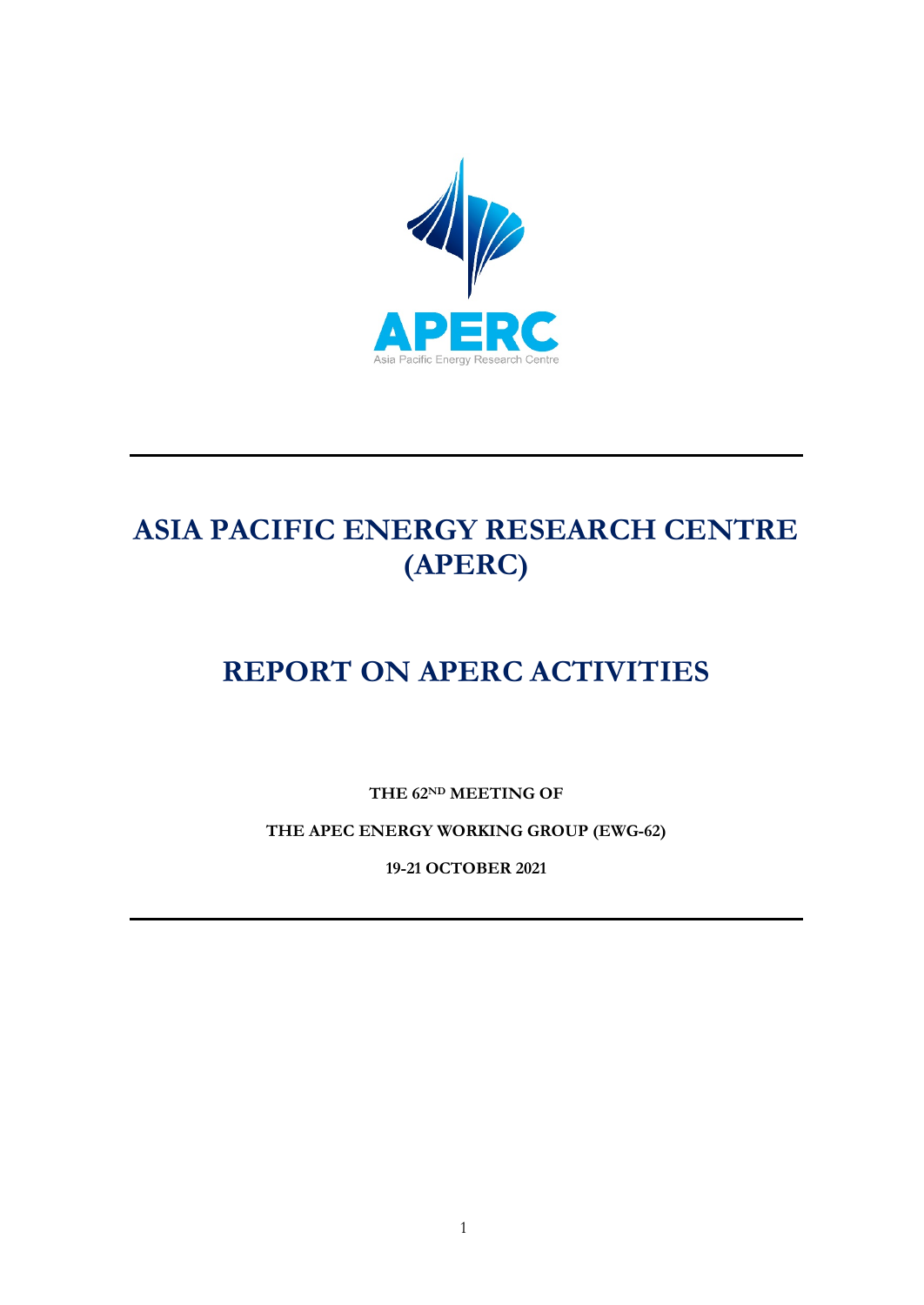# **CONTENTS**

| $\mathbf{I}$ . |  |
|----------------|--|
|                |  |
| III.           |  |
|                |  |
|                |  |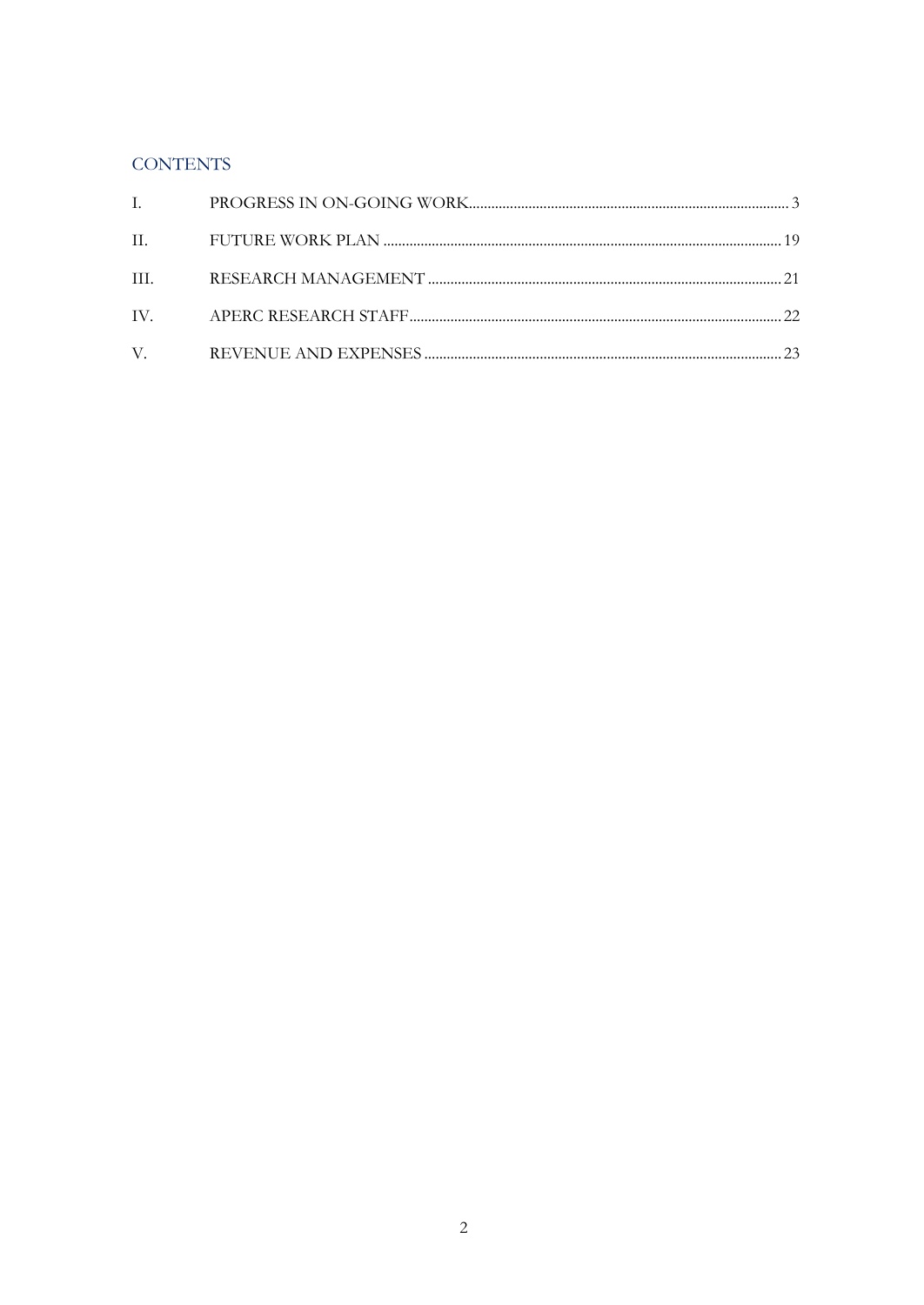# **I. PROGRESS IN ONGOING WORK**

# **1. Research Activities**

### **A. APEC ENERGY DEMAND AND SUPPLY OUTLOOK**

#### **BACKGROUND**

APERC has previously produced seven editions of the APEC Energy Demand and Supply Outlook. The latest version is the seventh edition, published in May 2019.

#### **OBJECTIVE**

The key objectives of the APEC Energy Demand and Supply Outlook are to facilitate APEC cooperation by providing policymakers with:

- a useful reference work on energy in the APEC region;
- a statistically supported review of the challenges and opportunities facing the APEC economies individually and as a region; and
- a source of ideas and approaches for evaluating these energy challenges and identifying potential solutions and opportunities.

#### **PROGRESS**

APERC completed the seventh edition of the APEC Energy Demand and Supply Outlook, which now includes projections extending to 2050. As with past editions, the Outlook seventh edition comprises two volumes: Volume I provides APEC-wide results, and Volume II provides the outlook for each APEC economy. Outlook results were disseminated to each economy during Roadshow events. APERC researchers have visited all 21 APEC economies since the report's release.

Work on the eighth edition Outlook is in progress. Preliminary results for the Reference Scenario were distributed to the economies for review in December 2020.Updated results for the Reference and Net Zero Scenarios were sent for economy review in August 2021.

The eighth edition Outlook utilises APEC energy data, instead of IEA, to underpin its analysis. Other improvements to the analysis include a transparent, open-source modelling approach. The modelling tools developed for the Outlook will also be used for training activities in APEC economies.

Refinement of model results is ongoing as researchers address comments received from the economies.

#### MILESTONES

• The eighth edition is planned for release in the first half of 2022 at EWG 63.

### **B. TOPICAL STUDIES**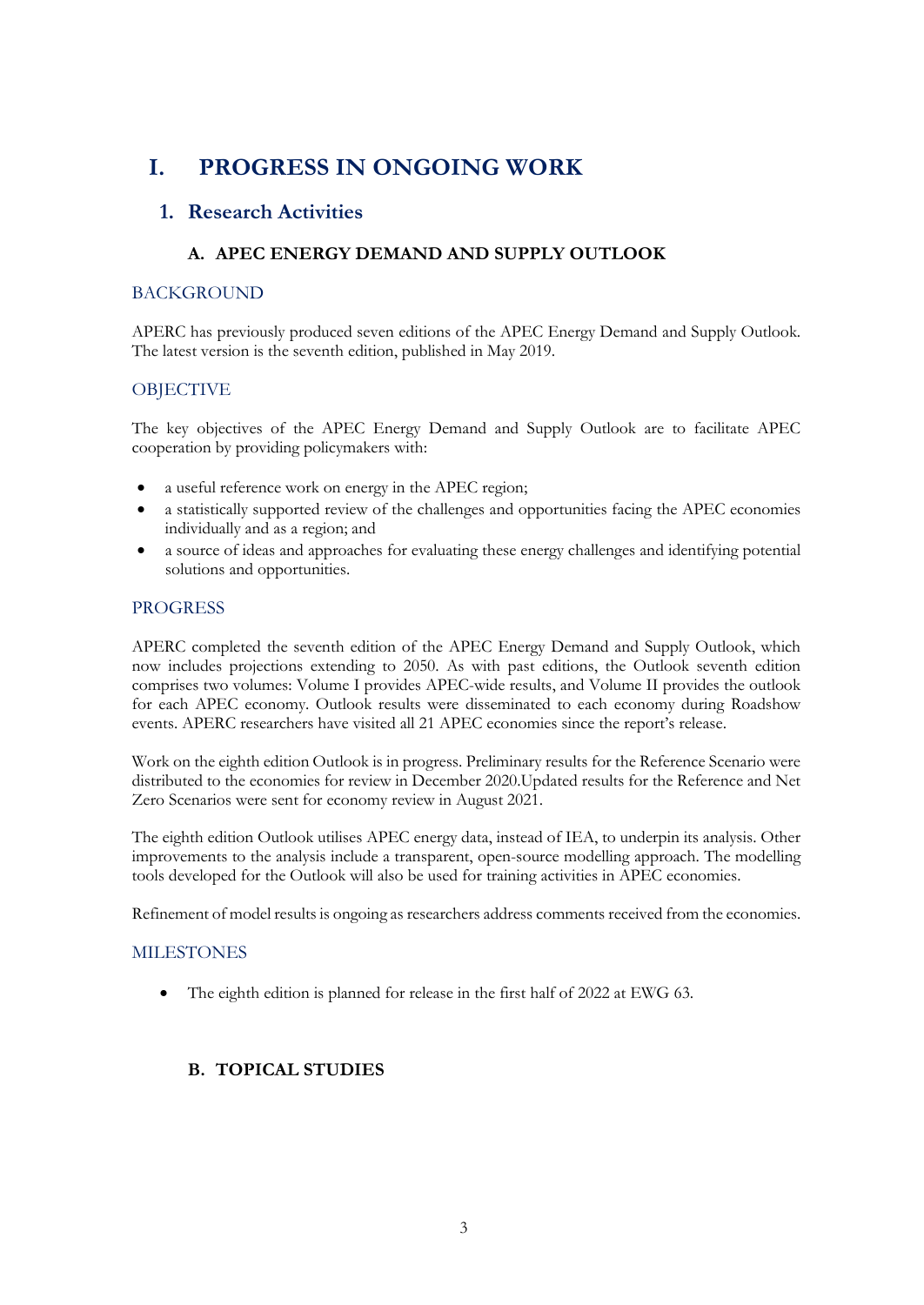#### **BACKGROUND**

Along with the Outlook, APERC has been conducting research on topics relevant to energy issues and policies in the APEC region.

#### **OBJECTIVE**

The objective of the topical studies is to share information on member economies' energy policies and provide useful information and insights to policymakers in the region.

#### PROGRESS

Since 2017 three separate studies focusing on coal, oil, and natural gas have been designed to support the Expert Group on Clean Fossil Energy (EGCFE) in broadening its perspective. The reports review supply, demand, trade, and price developments over the past ten years and projected developments over the next five years.

A paper on fossil fuel quality standards in APEC that had its origin in the 2019 oil report was presented at the 2020 IAEE Asia-Oceania Conference in Auckland, NZ and the APERC Workshop at EWG59. The paper explores the costs and benefits of imposing stricter gasoline and diesel quality standards. Another paper presented at the IAEE Asia-Oceania Conference is based on the 2018 APERC report, *Perspectives on Hydrogen in the APEC Region*.

While APERC Oil Report 2020 and APERC Coal 2020 were published in September 2020 and October 2020, respectively. APERC Gas Report 2020 was published in February 2021.

#### MILESTONE

APERC Fossil Fuel Reports 2021 series are now being drafted and a summary of each of the three reports will be presented at EWG62.

#### **C. APEC ENERGY OVERVIEW**

#### BACKGROUND

At the EGEDA 11th meeting held in March 2000, the APEC Energy Overview was proposed by Australia and approved at the EWG19 meeting in April 2000.

The APEC Energy Overview is an annual publication, which contains updated energy demand/supply data as well as a description of energy policies and notable energy developments in energy efficiency, infrastructure development, upstream development, energy source diversification, regulatory reform and environmental protection.

Energy demand/supply data are drawn from the APEC Energy Database. APERC is responsible for coordinating information gathered from member economies and preparing a draft Overview for EGEDA review. The Overview is published on both the APEC and APERC websites.

Since the inaugural issue of the 2001 edition, 19 editions have been issued up to 2020.

#### **OBJECTIVE**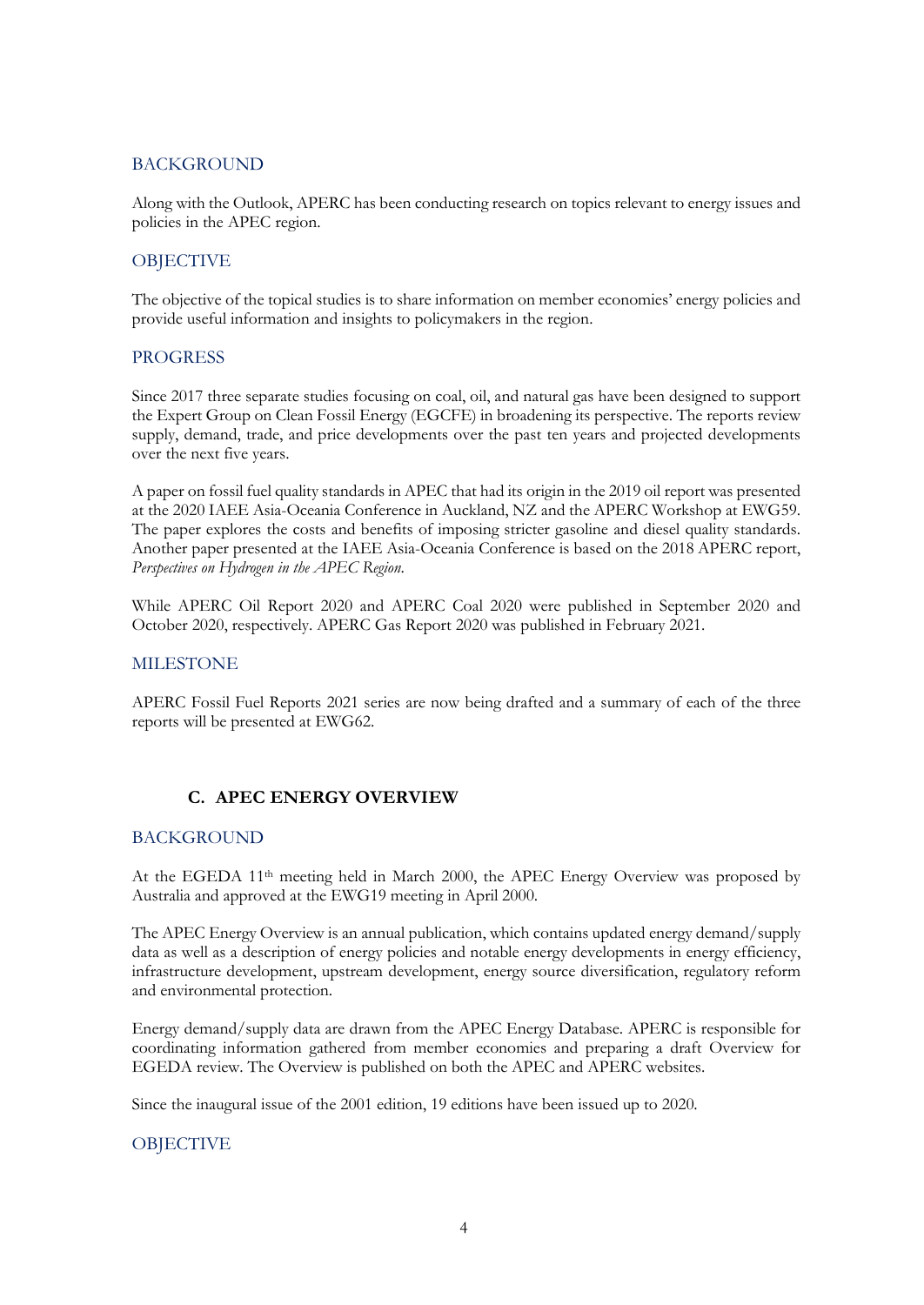The objective of the APEC Energy Overview is to share information on the energy policies of member economies and provide useful information and insights to policymakers in the region.

#### PROGRESS

APEC Energy Overview 2021 has been completed and is scheduled to be published in October 2021.

#### **MILESTONE**

Data compilation for APEC Energy Overview 2022 is ongoing and it is expected to be published in July 2022.

# **2. Accepting Trainees and Dispatching Experts**

#### BACKGROUND

APERC accepts energy modelling trainees, chiefly from developing economies in the APEC region. These trainees learn about preparing energy demand and supply outlooks and related matters.

APERC also sends experts to APEC economies to help develop energy data and prepare energy demand and supply outlooks, including experts on modelling techniques such as data management, energy balance preparation, macroeconomic modelling, and energy supply planning.

#### **OBJECTIVE**

The objective is to build the capacity of APEC economies in energy data management and projecting energy demand and supply.

#### **PROGRESS**

Due to travel restrictions brought about by the COVID-19 pandemic, APERC held online training courses for Indonesia and the Philippines in September and October 2020, respectively, instead of dispatching experts to these economies. In addition, APERC organised the 27<sup>th</sup> Seminar on Energy Modelling on 8-12 March 2021 online.

#### **MILESTONE**

APERC will organise the 28th Seminar on Energy Modelling in March 2022.

In the absence of requests from member economies, there is no scheduled online training for specific economies as of now. However, if requested, APERC will provide online trainings or dispatch experts to requesting economies when travel restrictions are over.

### **3. Building Energy Data Management Networks**

#### **BACKGROUND**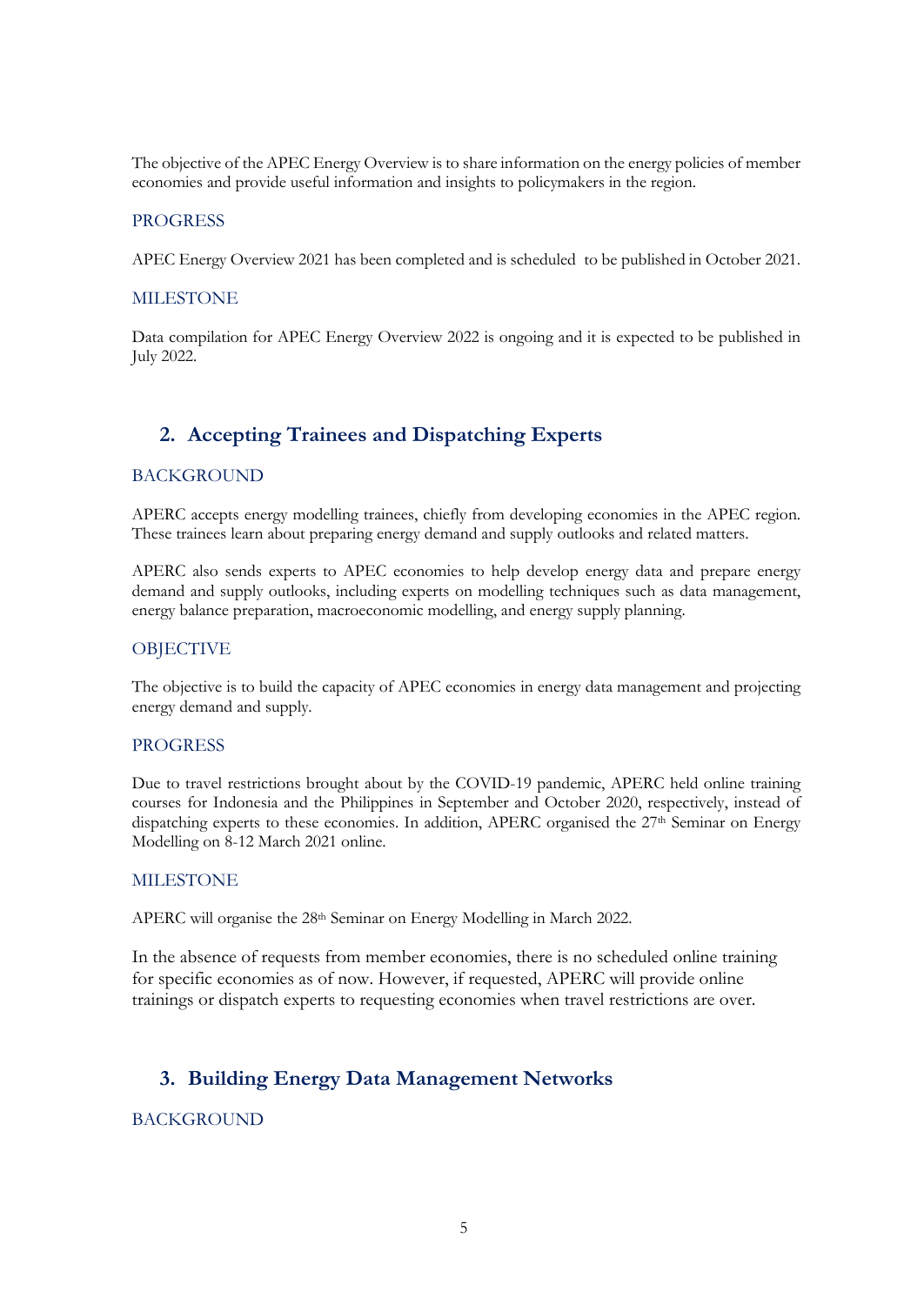APERC has built an online communication network with energy organisations in APEC member economies. The network allows uniform management of energy data submitted by APEC economies and the preparation of energy balance tables based on the data.

APERC is also the Secretariat of the APEC Expert Group on Energy Data and Analysis (EGEDA) that meets once a year.

APERC supplies data provided by APEC member economies to the Joint Organisations Data Initiative's (JODI) database and works jointly with member economies to improve data quality.

In addition, in order to upgrade Energy Data Management Networks, APERC started to accept energy statistics trainees from developing APEC economies. APERC also started to send experts to APEC economies to help improve the quality of their energy statistics.

#### **OBJECTIVE**

The key objectives are:

- 1. To improve the availability and consistency of energy data and to develop an up-to-date and consistent APEC Energy Database, principally covering energy demand and supply data.
- 2. To develop an APEC energy data collection and dissemination network.
- 3. To be responsible for managing and reviewing the operation of the APEC Energy Database through data analysis and related economic analysis.
- 4. To collect policy-relevant information.
- 5. To participate in "Joint Organisations Data Initiative" as a joint activity of APEC, EUROSTAT, GECF, IEA, IEF, OLADE, OPEC and UNSD.
- 6. To implement energy statistics training courses.

#### PROGRESS

In April 2015, APERC established the internal Energy Statistics & Training Office (ESTO) to ensure efficient progress with activities described under points 3 and 4 above.

APERC collected and processed the 2019 annual energy supply and demand data from the 21 member economies. The APEC Energy Statistics 2019 and APEC Energy Handbook 2019 are being prepared and will be soon published after EWG's endorsement.

The 19th APEC Workshop on Energy Statistics, Phase I of the joint workshop on energy efficiency indicators with IEA, was held on 28-30 June 2021 online. The objective of the workshop was to improve the submission and compilation of energy efficiency indicators in APEC by introducing collection and estimation methodologies through lectures and hands-on exercises. The workshop also aims to impart to the members the importance of energy efficiency indicators in policy making.. The following were the topics discussed:

- The importance of energy data in policy making.
- Build capacity in identifying data gaps and how to address issues relating to the collection of both end use energy consumption data and activity data. Identify from the exchange of information the best strategies that could be adopted to improve data collection of member economies.Try to develop estimation methodologies for the members to improve their own energy statistics.

#### MILESTONE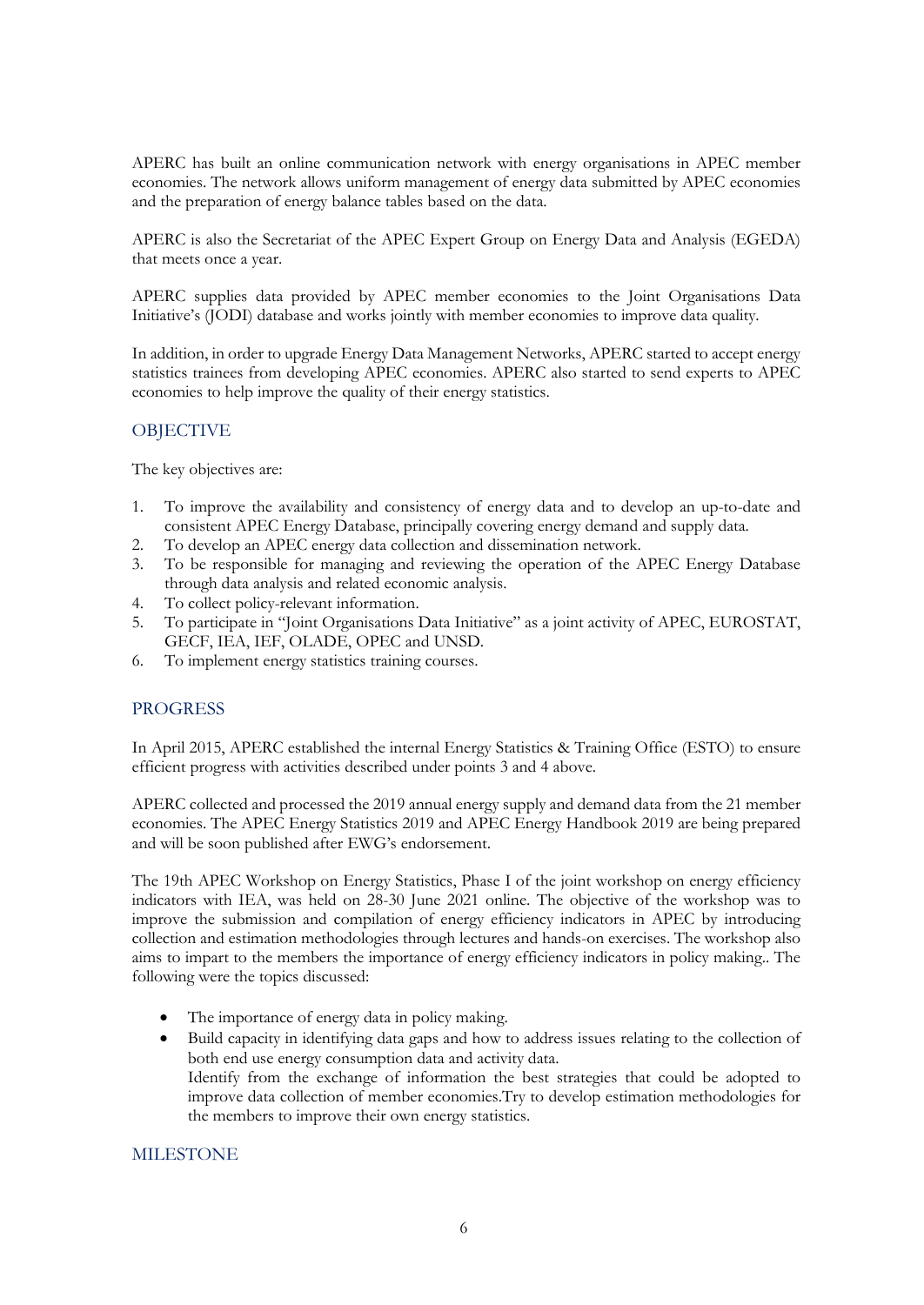APERC is currently collecting and verifying the 2019 annual energy supply and demand data and will publish the APEC Energy Statistics 2019 and APEC Energy Handbook 2019 in January 2022.

The EGEDA Training Program on Energy Statistics for 2020 and 2021 were postponed due to the COVID-19 pandemic. The short-term course and the middle-term course were mostly postponed to the second half of 2022. A special training course on energy statistics for Viet Nam is also postponed. This course was proposed by APERC to Viet Nam so that the three government agencies in the economy that are involved in preparing energy statistics can harmonise their efforts in the collection, processing, analysis and dissemination of energy statistics. These agencies are the Electricity and Renewable Energy Authority (EREA) and the Institute of Energy (IE) of the Ministry of Industry and Trade (MOIT), and the General Statistics Office (GSO). In view of travel restrictions, this special course is also postponed to 2022. However, a one-week course on energy statistics will be conducted online in November 2021.

The 20th APEC Workshop on Energy Statistics, Phase II of the joint workshop on energy efficiency indicators with IEA, will be held in June 2022. The objective of the workshop is to expound the knowledge of the members in end-use data collection and estimation, and how to make use of the collected end-use data and activity data. Following the knowledge obtained from Part I, the participants will learn more through:

- Hands-on exercises on data estimation;
- Simulation of how to conduct survey, and:
- Learning the use of administrative data.

# **4. Policy Cooperative Activities**

#### **A. PEER REVIEW ON ENERGY EFFICIENCY (PREE)**

#### BACKGROUND

Improving energy efficiency offers many cost-effective opportunities to achieve energy security, improve business productivity and mitigate greenhouse gas emissions. In the Sydney Declaration of September 2007, APEC Leaders agreed to start a peer review of energy efficiency policies through the voluntary APEC Energy Peer Review Mechanism.

At the EWG35 meeting (Iquitos, March 2008), the APEC Peer Review on Energy Efficiency (PREE) was proposed by Japan and endorsed by EWG members.

These activities are undertaken as part of the PREE, namely:

- 1. Peer Review of volunteer member economies on the progress towards their goals in energy efficiency improvement ('Peer Review of volunteer member economies') including following up of implementation of recommendations at former hosting economies of Peer Review (Followup PREE) since 2012; and
- 2. Energy Efficiency Policy Workshop which provides a capacity building opportunity for robust policymaking development in APEC, succeeding the Cooperative Energy Efficiency Design for Sustainability (CEEDS) workshops for the same purpose.

#### **1. PEER REVIEW**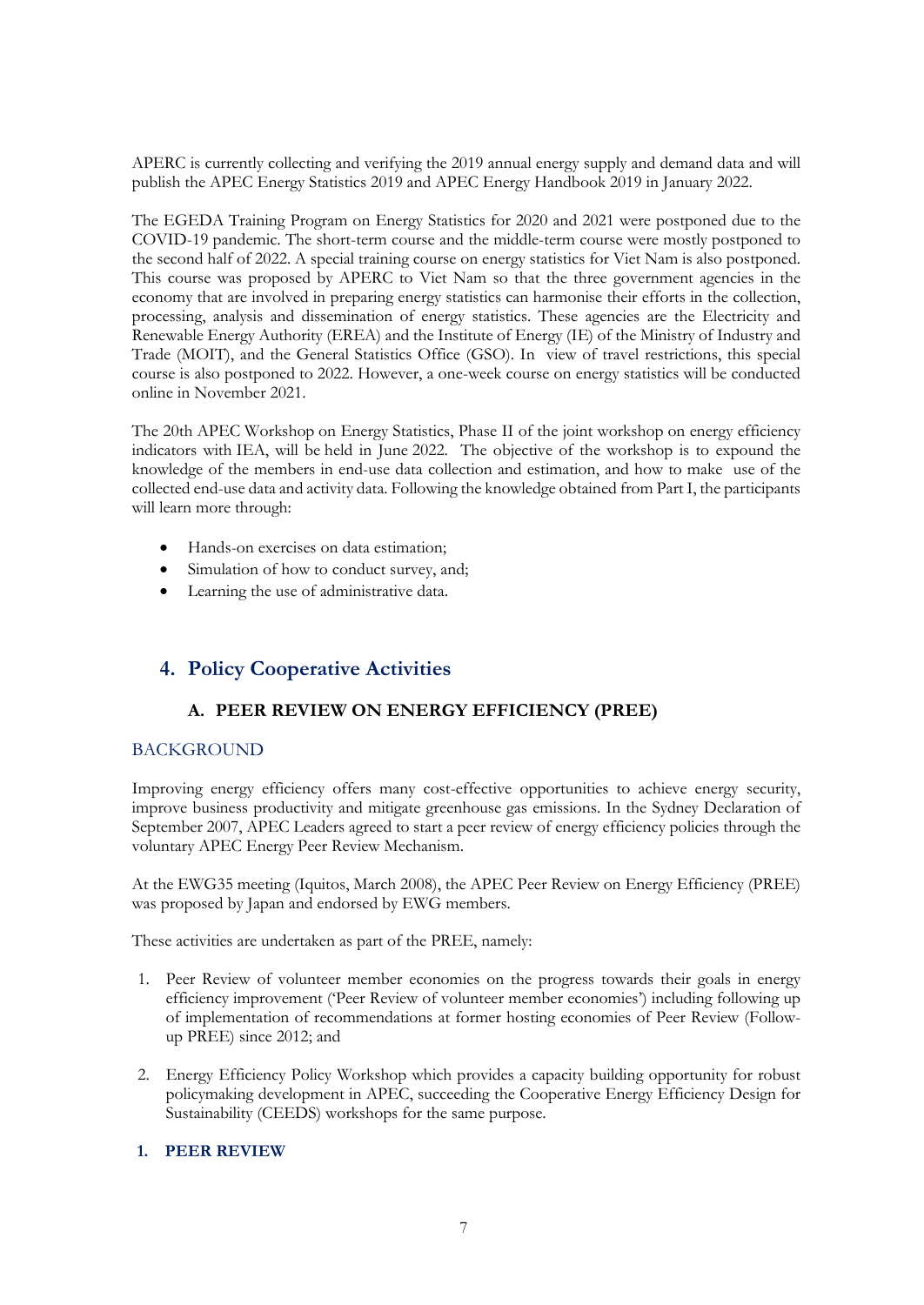#### **OBJECTIVE**

The objectives of the APEC Peer Review of Energy Efficiency (PREE) are:

- 1. To share information on energy efficiency performance as well as policies and measures for improving energy efficiency among member economies;
- 2. To provide opportunities for learning from other member economies' experiences and for broadening communication among energy efficiency policy experts;
- 3. To explore how energy efficiency overall/sectorial goals and action plans could be effectively formulated in each APEC economy under review, taking into account the diversity of possible strategies to be used;
- 4. To monitor progress toward attaining energy efficiency goals on an overall and/or sectoral basis and toward implementing action plans; and
- 5. To provide recommendations on how the implementation of action plans could be improved to achieve energy efficiency goals.

#### **PROGRESS**

Guidelines for the Peer Review were endorsed by EWG in late 2008.

The inaugural Peer Review for New Zealand was carried out during the period of 23-27 February 2009. This was followed by Peer Review for Chile during the period of 16-20 March 2009. The draft Review Reports of PREE for New Zealand and Chile were discussed and endorsed by EWG members at the EWG37 meeting in Santiago in April 2009.

The third Peer Review on Viet Nam was conducted on 8-12 June 2009. The draft Review Report of PREE for Viet Nam was discussed and endorsed by EWG members at the EWG38 meeting in Bali in November 2009.

The fourth Peer Review on Thailand was carried out on 9-13 November 2009. The draft Review Report of PREE for Thailand was discussed and endorsed by EWG members at the EWG39 meeting in Tokyo in March 2010.

The fifth Peer Review on Chinese Taipei was carried out on 23-27 August 2010. The draft Review Report of PREE for Chinese Taipei was discussed and endorsed by EWG members at the EWG40 meeting in Brunei-Darussalam in November 2010.

The sixth Peer Review on Peru was carried out on 8-12 November 2010. The seventh Peer Review for Malaysia was carried out on 26 November-3 December 2010. The draft Review Reports of PREE for Peru and Malaysia were discussed and endorsed by EWG members at EWG41.

The eighth PREE on Indonesia was carried out on 10-14 October 2011. The draft Review Report of PREE for Indonesia was discussed and endorsed by EWG members at the EWG43 meeting.

The ninth PREE on the Philippines was carried out on 6-10 February 2012. The draft Review Report of PREE for the Philippines was discussed and endorsed by EWG members at the EWG44 meeting.

The first Follow-up PREE activity, a training workshop on analytical methods to monitor the effectiveness of implementing energy efficiency measures, was carried out in Viet Nam on 27 February-2 March 2012. The Summary Report was submitted to the EWG44 meeting.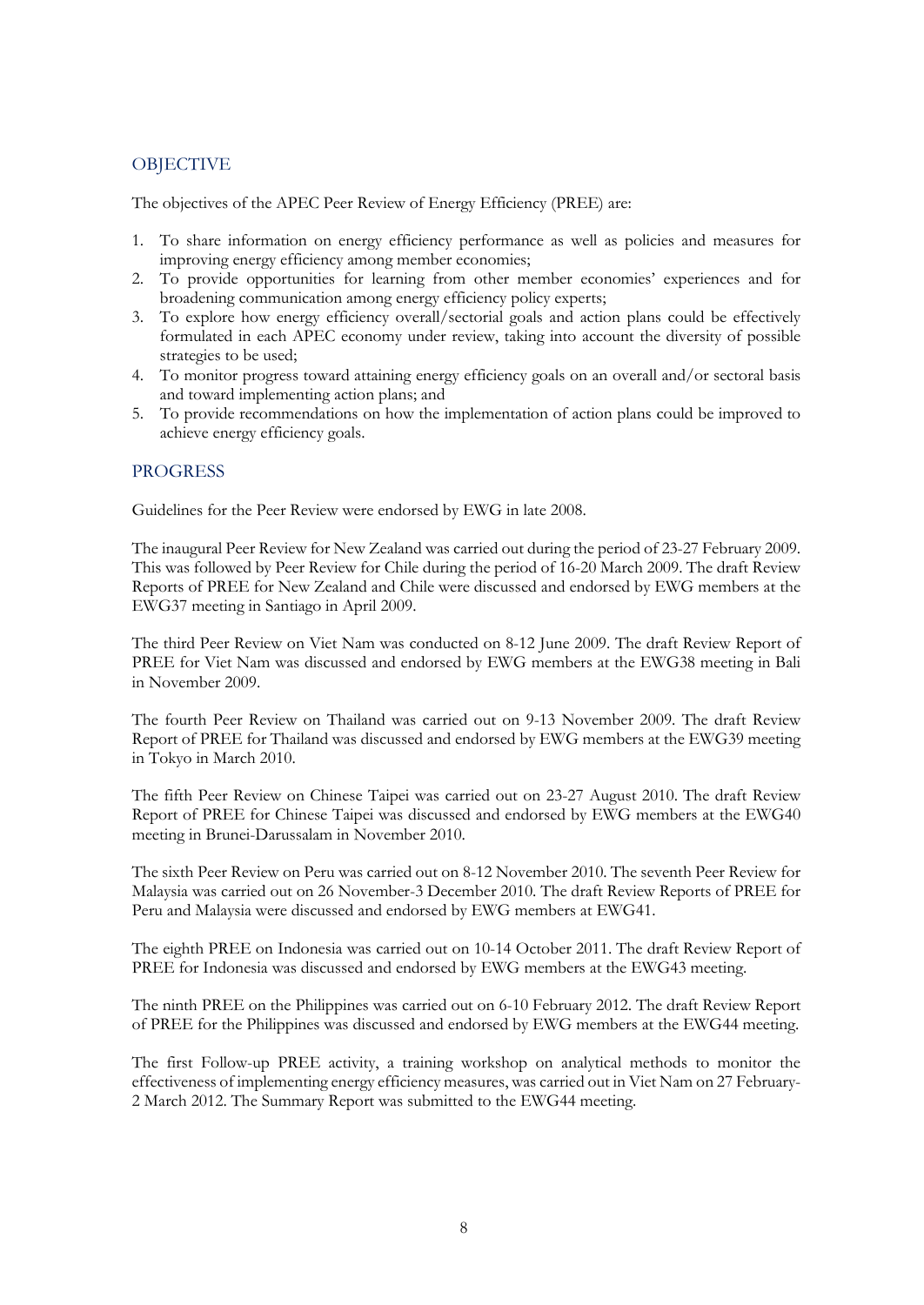The tenth PREE on Brunei Darussalam was carried out on 11-15 June 2013. The draft Review Report of PREE on Brunei Darussalam was discussed and endorsed by EWG members at the EWG46 meeting.

The second Follow-up PREE in the Philippines, focusing on industrial sectors and commercial buildings, was carried out on 15-19 September 2014. The draft Review Report was discussed and endorsed by EWG members at the EWG48 meeting.

The third Follow-up PREE in Thailand was focused on the transport sector. During 3-7 August 2015, six experts from Australia; Indonesia; Japan; the United States (two); and UNEP participated in the Follow-up Peer Review. The draft Review Report was discussed and endorsed by EWG members before the EWG50 meeting.

The 11th PREE in Mexico was carried out on 6-10 March 2017. The review team completed the workshops in Mexico with the relevant agencies and Ministries. The final report was completed and circulated to the EWG members for their endorsement in October 2017, with 46 recommendations across eight fields of energy efficiency.

The Follow-up PREE in Malaysia (PREE Phase 7) was carried out on 26-30 March 2018. The focus sector for the peer review were transportation and industry sectors. Six experts from Australia; Indonesia; Malaysia; Thailand; the USA, and International Energy Agency (IEA) joined the Follow-Up PREE Malaysia. The final report was published in November 2018.

The 12th PREE, planned to take place in Russia (PREE Phase 8), was initially scheduled for October 2018. However, due to the restructuring of the federal government of Russia, it was cancelled.

The Follow-up PREE in Peru (PREE Phase 9) was conducted on 18-22 March 2019 in Lima, Peru. The Review Expert Team was composed of six experts from five APEC economies (Hong Kong, China; Mexico; New Zealand; Thailand and the USA) and an expert from the German Corporation for International Development (GIZ). Unlike previous Follow-up PREEs, this one was not focused on a specific sector and was an overall assessment of energy efficiency, as per request of the Peruvian government. The Expert Team gave 47 preliminary recommendations on six subsectors. Around 40 participants attended the peer review meeting, and 26 presentations from 12 different relevant organisations were made. The Follow-Up PREE report was drafted by APERC and was endorsed by EWG in February 2020. The final report is available at the APEC and APERC websites.

#### MILESTONE

The Follow-up PREE in Indonesia (PREE Phase 10) will be held online from November 8 to 12 in 2021. The focus sector for the review will be the transport, industry, buildings, home appliances and energy supply sectors.

#### **2. ENERGY EFFICIENCY POLICY (EEP) WORKSHOP**

#### **OBJECTIVE**

In order to streamline and prioritise its activities, APERC decided to integrate the Cooperative Energy Efficiency Design for Sustainability (CEEDS) project into PREE as a forum to discuss key issues in the previous PREEs further and to hold an 'Energy Efficiency Policy (EEP) Workshop' once a year in cooperation with EGEEC instead of CEEDS workshops.

#### PROGRESS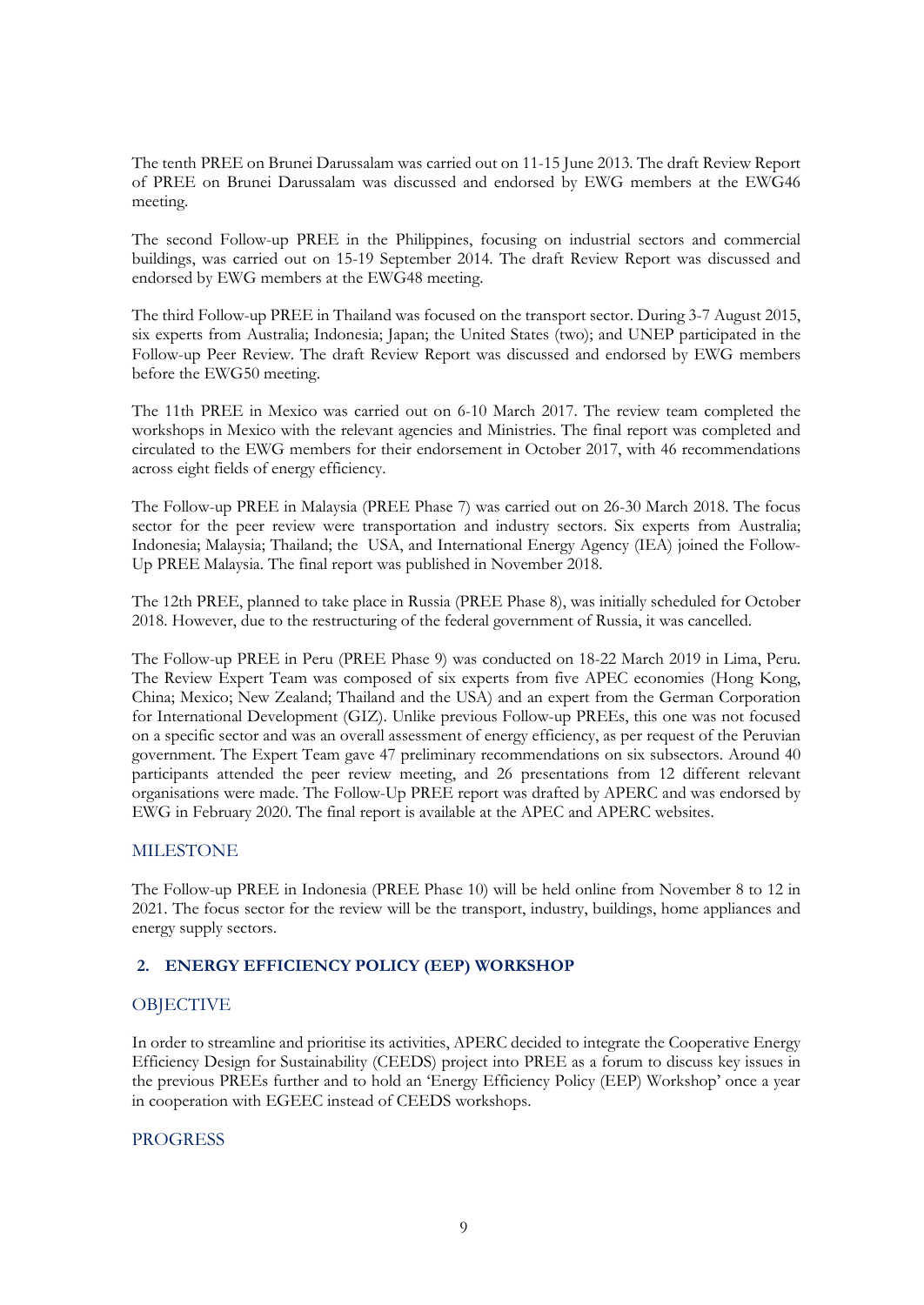A trial EEP Workshop in conjunction with EGEEC45 in Singapore was held on 23 March 2015 as a Self-Funded project. The focus was on the fundamentals of energy efficiency policymaking and the development of stable funding mechanisms for agencies and programmes.

The first EEP Workshop was held in conjunction with EGEEC47 as part of PREE Phase 5, focusing on energy efficiency policy and program evaluation.

The second EEP Workshop was carried out in Jeju Island, Korea, alongside the EGEEC 49 meeting. Based on feedback from economies, the topic of energy efficiency policy evaluation was selected again, but in greater depth and with more specific practical applications. This workshop was attended by 30 participants from 15 APEC member economies. The feedback was very positive, including verbal encouragement to continue with this from several attendees. The EEP Workshop Summary Report: Policy and Program Evaluation II was published in June 2017.

The third EEP Workshop was held in Washington, D.C., USA, on 10 April 2018, alongside the EGEEC51 meeting. The workshop focused on conformity assessment – the process of ensuring a product or service meets the standards or regulations it is designed or advertised for – and was delivered mainly by the CLASP consultancy with additional presentations by several invited experts. There were 29 participants from 11 economies. A summary report was published on the APEC and APERC websites in early September 2018.

The fourth EEP Workshop was held in Hong Kong, China, on 18 March 2019, alongside the EGEEC53 meeting. The workshop was titled "Energy Efficiency in the Transport Sector: developing policy for fuel economy regulation "and was delivered mainly by the Retyna consultancy with additional presentations by invited experts and economy representative. There were 41 participants from nine economies. A summary report was published on the APEC and APERC websites.

APERC has held the fifth EEP workshop on 18 November 2020 in conjunction with the 55th EGEEC meeting online. The workshop is titled "economic recovery through energy efficiency", and it covers some ways in which strengthening energy efficiency policy and making investments in energy efficiency can stimulate economic growth. More than 60 participants were present. A summary report of the workshop was published in January 2021.

#### **MILESTONE**

The sixth EEP workshop will be held online in conjunction with the EGEEC58 meeting in the first half of 2022.

#### **B. PEER REVIEW ON LOW-CARBON ENERGY POLICIES (PRLCE)**

#### BACKGROUND

In their Fukui Declaration in June 2010 on 'Low-Carbon Paths to Energy Security: Cooperative Energy Solutions for a Sustainable APEC', the APEC Energy Ministers instructed the EWG to 'explore mechanisms to encourage economies to set individual goals and action plans for introducing lowemission power sources, building upon the success of the PREE, with assistance from APERC and relevant technology expert groups.'

Modelled on the successful Peer Review of Energy Efficiency (PREE), PRLCE assists volunteer economies in developing policies that support energy security and environmental protection through promoting low-carbon energy supply (e.g. renewable energies).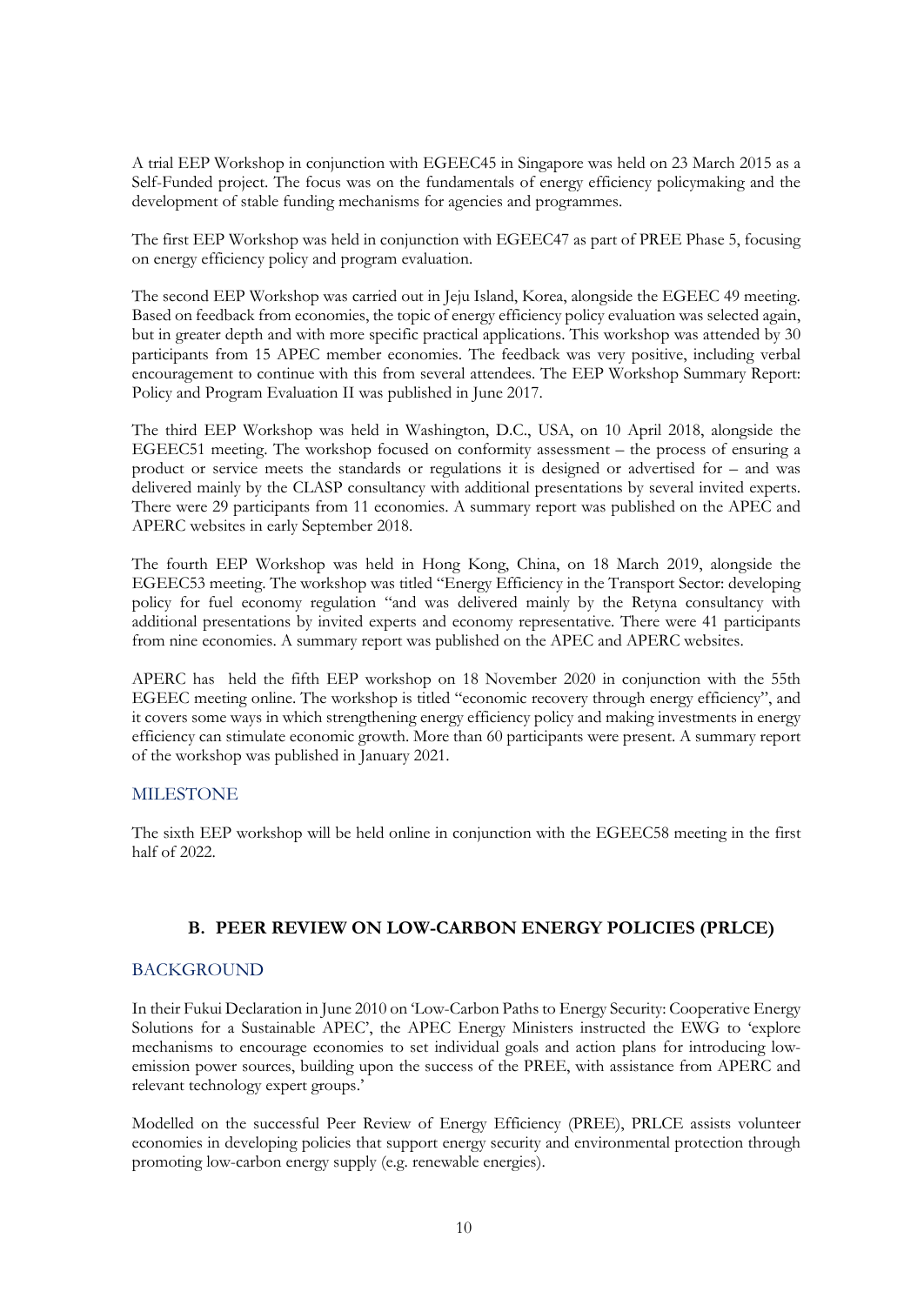#### **OBJECTIVE**

The objectives of the PRLCE are:

- 1. To share experiences and knowledge among APEC economies on the best practices to promote low-emission power sources by means of the elaboration of a Peer Review Report on Low-Carbon Energy Policies;
- 2. To elaborate a Peer Review Report on Low-Carbon Energy Policies for APEC economies, attending to their particular circumstances and conditions, so that the strategies and measures recommended are the most efficient for contributing to the design of effective public policies in this field; and
- 3. To provide peer-reviewed recommendations that might be voluntarily adopted to encourage APEC economies to introduce or accelerate their power supply from low-emission sources, monitoring their progress to assess their effectiveness.

#### **PROGRESS**

Guidelines for PRLCE were endorsed by EWG members in August 2011.

The first PRLCE focused on renewable energy was held in Thailand on 21-25 May 2012. The peer review was conducted by a team of nine experts (from China; Japan; Malaysia; Chinese Taipei; the United States; Viet Nam; IRENA; and APERC). The draft Review Report of PRLCE in Thailand was discussed and endorsed by EWG members at the EWG44 meeting.

The second PRLCE focused on the National Renewable Energy Program (including the Feed-in Tariff (FIT) system for renewable energy) was held in the Philippines on 19-23 November 2012. The peer review was conducted by a team of nine experts (from China; Japan; Malaysia; New Zealand; Thailand; IRENA; and APERC). The draft Review Report of PRLCE for the Philippines was discussed and endorsed by EWG members at the EWG46 meeting.

The third PRLCE focused on renewable energy was held in Indonesia on 13-17 May 2013. The peer review was conducted by a team of eight experts (from China; Japan; Malaysia; Thailand; the United States; and APERC). The draft Review Report of PRLCE for Indonesia was discussed and endorsed by EWG members at the EWG46 meeting.

The fourth PRLCE for Malaysia focused on renewable energy was held on 9-13 December 2013. The peer review was conducted by a team of nine experts (from Australia; China; Japan; New Zealand; Chinese Taipei; Thailand; and APERC). The draft Review Report of PRLCE for Malaysia was discussed and endorsed by EWG members at the EWG47 meeting.

The fifth PRLCE for Viet Nam focused on renewable energy was held on 18-22 January 2016. The peer review was conducted by a team of 12 experts (from Australia; Japan; Korea; New Zealand; the Philippines; Chinese Taipei; Thailand; and APERC). The draft Review Report of PRLCE for Viet Nam was endorsed by EWG members through circulation and published on the APEC website as well as the APERC website.

The sixth PRLCE for Papua New Guinea focused on hydropower resource was held on 1-4 August 2017. The peer review was conducted by a team of 11 experts (Hong Kong, China; Indonesia; New Zealand; the Philippines; Chinese Taipei; Thailand, the US and APERC). The Review Report of PRLCE for PNG was endorsed and posted on the APEC and APERC websites.

#### MILESTONE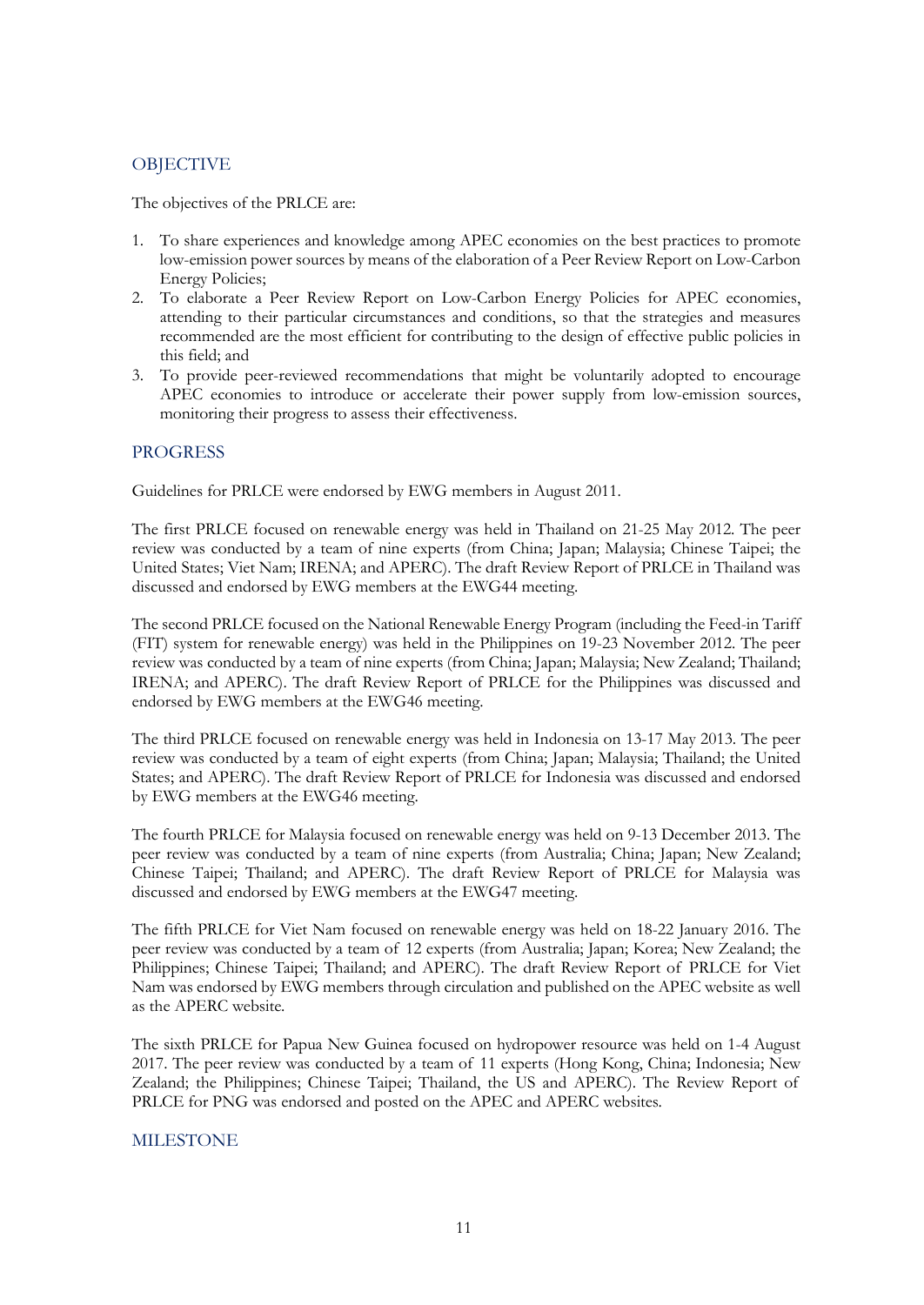APERC will invite all eligible economies to host the next PRLCE.

### **C. LOW-CARBON MODEL TOWN (LCMT) PROJECT**

#### **BACKGROUND**

This project directly responds to the declaration at the ninth APEC Energy Ministers Meeting, held in Fukui, Japan, on 19 June 2010.

Ministers discussed low-carbon paths to energy security, which provide cooperative energy solutions for a sustainable APEC as well as economic growth. They noted that the introduction of low-carbon technologies in city planning to boost energy efficiency and reduce fossil energy use is vital to manage rapidly growing energy consumption in the urban areas of APEC.

APEC Energy Ministers, therefore, agreed to launch an 'APEC Low-Carbon Model Town (LCMT) Project' to present successful models for coordinated usage of advanced low-carbon technologies. This project is considered a priority project for APEC.

#### **OBJECTIVE**

The key objectives of LCMT are:

- 1. To disseminate the basic ideas and effective approaches of the Concept through utilising the LCT-I System, which helps evaluate the progress and status of low-carbon development of various areas in the APEC region;
- 2. To provide Feasibility Studies of a specified area of low-carbon development projects selected as the LCT-I volunteer towns in the LCMT Project Phase 7 and identify how to improve the lowcarbon development plans through the Feasibility Studies; and
- 3. To share best practices and real-world experiences of low-carbon town design with planners and policymakers throughout the APEC region.

#### **PROGRESS**

#### **LCMT Phase 1: Tianjin, China**

Tianjin, China, was selected as the case study for the LCMT Phase 1 Project. The feasibility study was conducted and completed by a private consulting company in November 2011.

The 'Concept' was completed by the Low-Carbon Model Town Task Force in October 2011.

The policy review for Tianjin, China, was carried out on 30 August-1 September 2011.

#### **LCMT Phase 2: Samui Island, Thailand**

Samui Island, Thailand, was selected as the case for the LCMT Phase 2 Project.

The refinement of the 'Concept' was completed by Study Group-A and assisted by APERC.

The feasibility study was carried out by qualified urban design consultants, and a progress report was made at the LCMT Task Force meeting held in conjunction with the EWG44 meeting.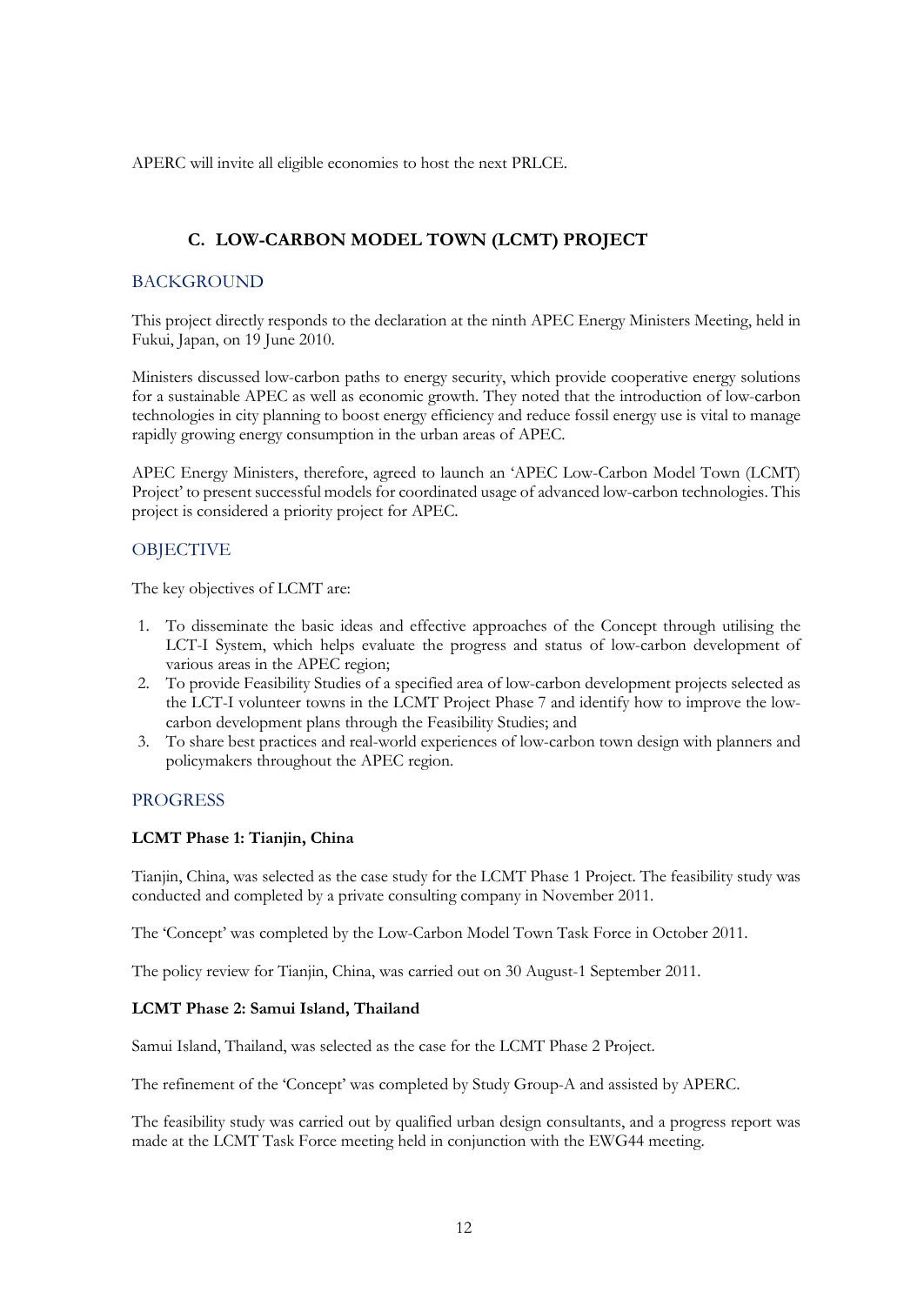The policy review for Samui Island, Thailand, was conducted by Study Group-B, assisted by APERC, on 24-28 September 2012.

#### **LCMT Phase 3: Da Nang, Viet Nam**

Da Nang, Viet Nam, was selected as the case for the LCMT Phase 3 Project.

The refinement of the 'Concept' was considered by Study Group-A and assisted by APERC, and its third edition was completed in January 2014.

The feasibility study was carried out by qualified urban design consultants.

A policy review was conducted by Study Group-B and assisted by APERC on 4-6 December 2013. The policy review report was presented at the seventh LCMT Task Force meeting held in conjunction with the EWG47 meeting.

#### **LCMT Phase 4: San Borja, Peru**

San Borja, Peru, was selected as the case for the LCMT Phase 4 Project at the EWG46 meeting.

The refinement of the 'Concept' was considered by Study Group-A, assisted by APERC, and its fourth edition was presented at the LCMT Task Force meeting held in conjunction with the EWG48 meeting. APEC Low-Carbon Town Indicator (LCT-I) System was drafted and presented at the said meeting too.

The feasibility study for the case of San Borja was carried out by qualified urban design consultants, and the results were reported to the ninth LCMT Task Force meeting held in conjunction with the EWG49 meeting.

A policy review for San Borja was conducted by Study Group-B, assisted by APERC on 19-21 January 2015. The policy review report was endorsed and published in January 2016 on the APERC website.

#### **LCMT Phase5: Bitung City, Indonesia**

Bitung, Indonesia, was selected as the case for the LCMT Phase 5 Project at the EWG48 meeting.

The 'Concept' refinement was considered with a focus on Low-Carbon Measures. In order to finalise and create the guidelines for the LCT-I System, several trials, including the previous LCMT case towns, were conducted. The project also sought to incorporate the elements of the LCT-I System in the Indicators for City Services and Quality of Life discussed in the Working Group 2 of the Technical Committee 268 for Sustainable Development in Communities in the International Organization for Standardization (ISO). The  $5<sup>th</sup>$  Edition of the 'Concept' was presented at the 10<sup>th</sup> LCMT Task Force meeting held in conjunction with the EWG50 meeting.

The Feasibility Study for Bitung City, North Sulawesi Province, Indonesia, was carried out by a qualified urban design consultant and reported to the 10th LCMT Task Force meeting.

A policy review was conducted by Study Group-B and assisted by APERC on 30 November -2 December 2015. The policy review report was endorsed and published in June 2016 on the APEC website as well as the APERC website.

#### **LCMT Phase 6: Mandaue City, the Philippines**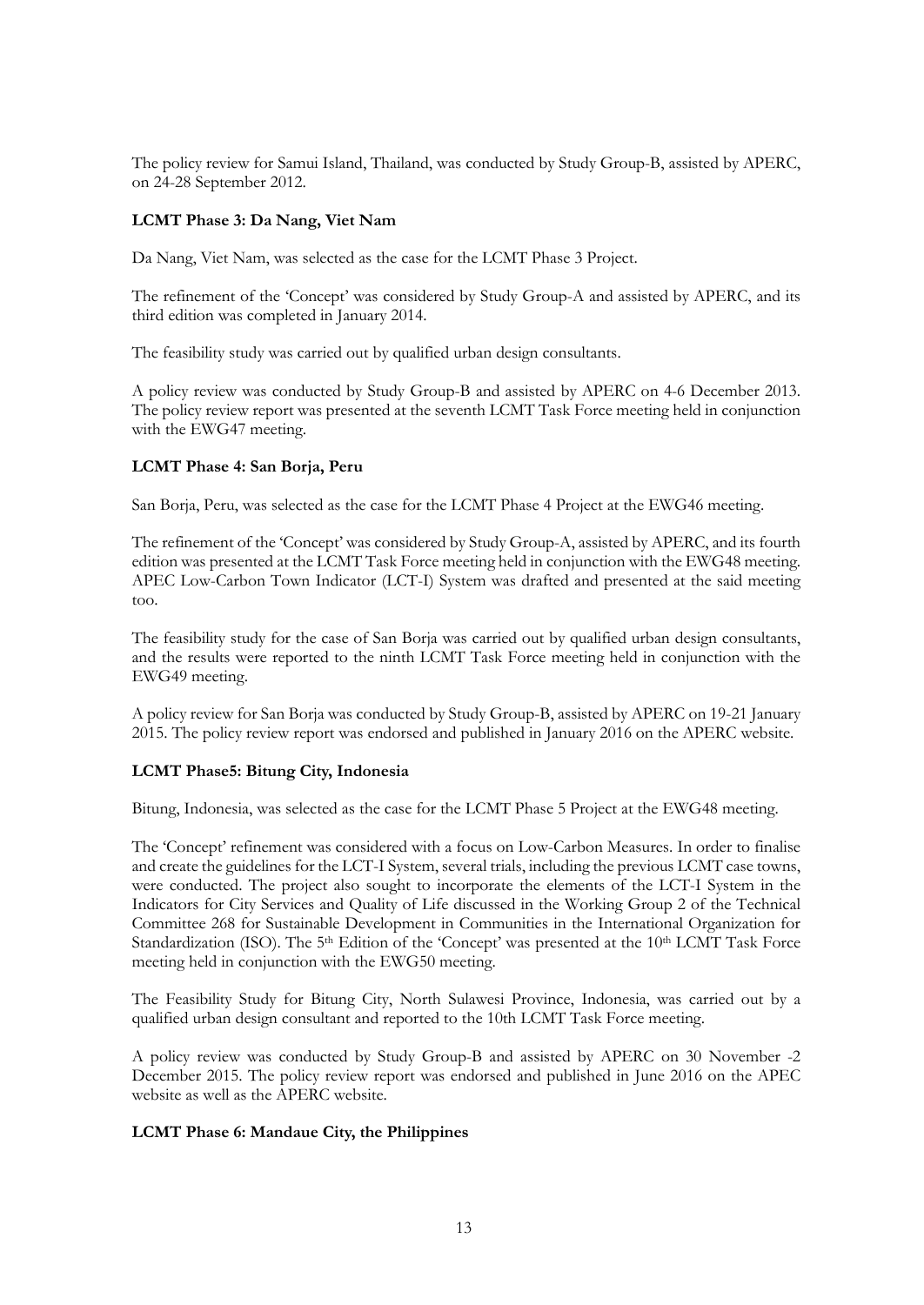Mandaue, the Philippines, was selected as the case for the LCMT Phase 6 at the EWG49 meeting.

The Feasibility Study for Mandaue City, the Philippines, was carried out by a qualified urban design consultant and the report was published in June  $2017$  on the APEC website.

The first edition of the LCT-I System was established together with the sixth edition of the 'Concept'. The sixth edition of the 'Concept' is the final edition for the time being, and it was presented at the 12th LCMT Task Force meeting held in conjunction with the EWG52 meeting. The APEC liaison officer attended the ISO meetings to share information.

A policy review was conducted by Study Group-B and assisted by APERC on 7-9 December 2016. The policy review report was endorsed and published on the APEC and APERC websites in May 2017.

#### **LCMT Phase 7: Krasnoyarsk City, Russia**

Krasnoyarsk, Russia, was selected as the case for the LCMT Phase 7 at the EWG49 meeting.

The Feasibility Study for Krasnoyarsk City, Russia, was conducted by a qualified urban design consultant, and the report was endorsed by the EWG member in April 2018.

The first LCMT Symposium was held on 14-15 September 2017 in Jakarta, Indonesia, for the dissemination of LCT through utilising the LCT-I System. The summary report was endorsed and published on the APEC and APERC websites in April 2018.

A policy review was conducted by Study Group-B and assisted by APERC on 5-7 December 2017. The policy review report was published on the APEC and APERC websites in October 2018.

The APEC liaison officer attended the ISO meetings to follow up the discussion for establishing the global standard.

#### **LCMT Dissemination Phase 1 (Phase 8):**

LCMT Dissemination Phase 1 started in August 2017 and ended in March 2019.

The second LCMT Symposium was held on 20-21 September 2018 in Da Nang, Viet Nam, for the dissemination of LCT through utilising the LCT-I System. The summary report was published on the APERC website in February 2019.

Focused feasibility study for three volunteer towns of the Dissemination Phase 1 (Banda Aceh of Indonesia, Hang Tuah Jaya and Shah Alam of Malaysia) was led by Nikken Sekkei Research Institute. The report was approved in May 2019.

#### **LCMT Dissemination Phase 2 (Phase 9):**

LCMT Dissemination Phase 2 started in August 2018 and ended in June 2020.

The third LCMT Symposium was held in San Borja, Lima, Peru, on 21-22 October 2019 and its summary report was approved and published on the APERC website in June 2020. It was the first outdoor meeting of the LCMT project.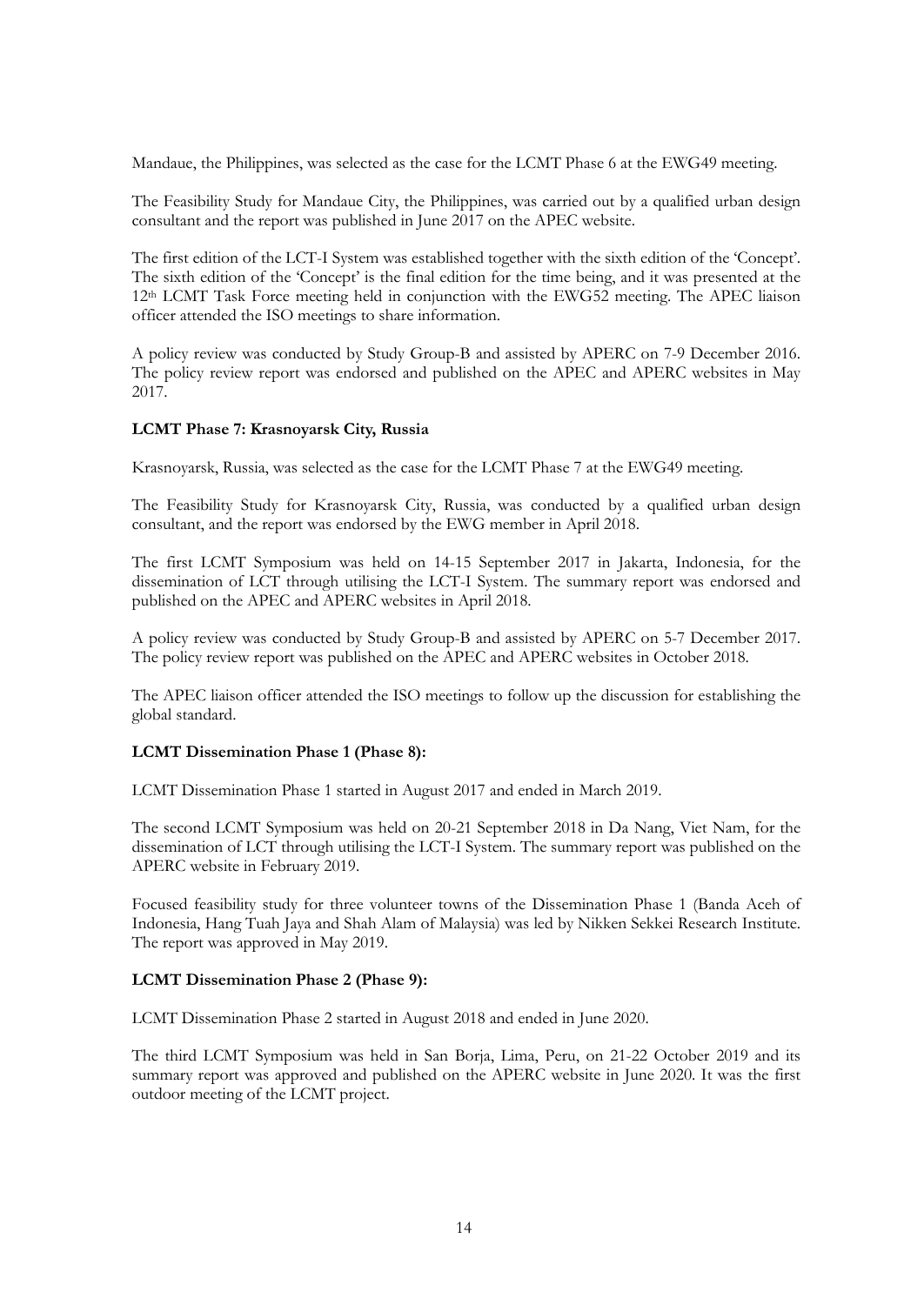The consulting agency, represented by the Institute of Regional Sustainable Development (Viet Nam), conducted the feasibility study for Davao of the Philippines and Da Lat of Viet Nam. Two feasibility study reports were also approved in June 2020.

#### **LCMT Dissemination Phase 3 (Phase 10):**

The project proposal for LCMT Dissemination Phase 3 was approved in October 2019. This phase is expected to be the last phase of the LCMT Project, to conclude the ten years of implementation. The agency's selection process to conduct a feasibility study is completed. Nikken Sekkei Research Institute carries out the focused feasibility study for the three volunteer towns selected in the Dissemination Phase 2 (La Molina of Peru, Khon Kaen of Thailand, and Phu Quoc of Viet Nam). The wrap-up symposium was held online on 10 September 2021.

#### **MILESTONE**

APERC will draft a summary report of the wrap-up symposium and seek endorsement by EWG. In addition, APERC will wait for positive responses from 7 case towns and 8 volunteer towns to a proposal to maintain a network of these towns, which was made at the wrap-up symposium.

#### **D. OIL & GAS SECURITY INITIATIVE (OGSI)**

#### BACKGROUND

APEC Energy Ministers met in St. Petersburg, Russia, on 24-25 June 2012. They encouraged the EWG and APERC to work on activities to improve the response to oil and gas emergency situations, including emergency response workshops and exercises. EWG and APERC are expected to perform these activities in collaboration with the International Energy Agency (IEA) and the Association of Southeast Asian Nations (ASEAN).

This instruction by energy ministers was confirmed at the highest level: APEC leaders agreed to promote activities to improve the response to oil and gas emergency situations in the APEC region at Vladivostok, Russia, on 8-9 September 2012.

As part of the APEC Oil & Gas Security Exercises (OGSE), APERC organised two fora and two exercises. The first Security Forum, a kick-off meeting, was held on 18-19 April 2013 in Tokyo. Scenarios for the Security Case Study Exercises were developed by APERC with the cooperation of outside experts. The first exercise was a joint exercise by Southeast Asian APEC economies on 17-19 September 2013, held in Bangkok, Thailand. The second exercise was carried out for Indonesia on 22- 24 October 2013 in Jakarta. Results of the two Exercises were presented at the second Security Forum, a wrap-up meeting, held on 25 March 2014 in Tokyo. Likewise, the APERC's survey on the Development of APEC's Approach to Oil and Gas Security was drafted and discussed during the said Forum. Results of the Exercises and the survey were compiled into a Final Report, which was presented to the EWG47 meeting.

In reporting the result of OGSE to the EWG47 meeting, APERC proposed the APEC Oil & Gas Security Initiative (OGSI), a new project which succeeded OGSE. OGSI consists of three pillars: Oil & Gas Security Exercise (OGSE) on a voluntary basis and not on a scheduled basis, Oil & Gas Security Network (OGSN) by officials in charge of oil and gas security policy in each economy, and Oil & Gas Security Studies (OGSS) on research topics related to oil and gas security in the APEC region.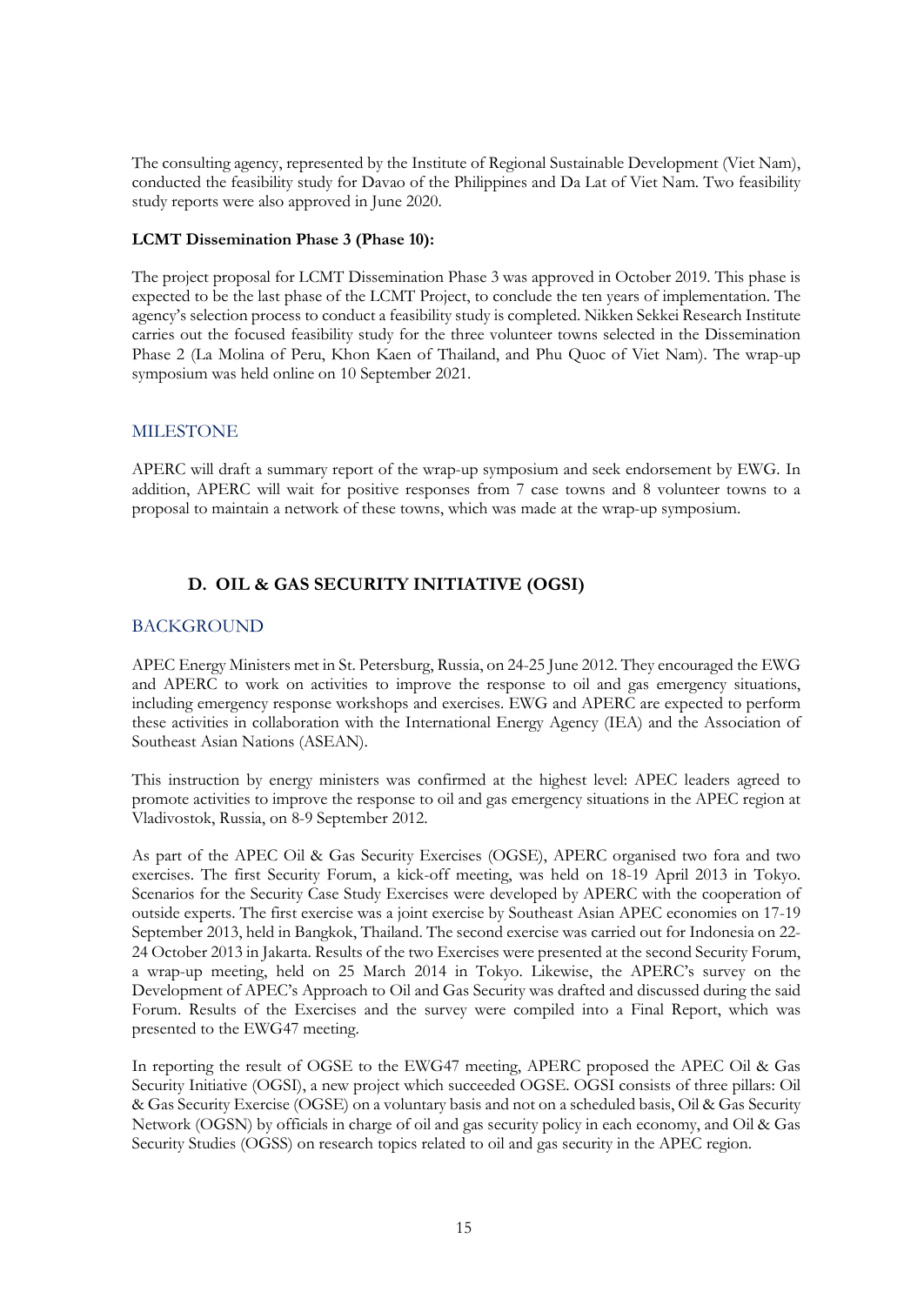OGSI was endorsed as an APEC Self-Funded project at the EWG48 meeting.

#### **OBJECTIVE**

The key objectives of OGSI's major pillars are:

- 3. To provide vital information on global developments and issues on oil and gas security;
- 2. To share experiences and insights on the challenges confronting the APEC economies relating to oil and gas security and supply emergency threats; and
- 3. To establish and apply APEC Oil and Gas Security Exercise Model Procedure as a guiding framework to address different emergency supply scenarios.

#### PROGRESS

The Philippines volunteered to undertake the first APEC Oil and Gas Security Exercise (OGSE) under the Oil and Gas Security Initiative, focusing on oil and gas supply emergencies. The OGSE in the Philippines was held in Manila on 7-9 December 2015. This OGSE was also the first case to apply and test the implementation of the APEC Oil and Gas Security Exercise Model Procedure (EMP). The report of OGSE in the Philippines was presented at the second Energy Resiliency Task Force meeting held in conjunction with the EWG51 meeting.

The second OGSE in Australia was held in Melbourne on 29-31 March 2017 with a focus on regional capacity building. The representatives from Indonesia, the Philippines and Thailand also participated.

The third OGSE in Peru was held in Lima on 6-8 November 2017. Its final report was published on the APEC and APERC's website in July 2018.

Finally, the Oil and Gas Security Exercise in Chile (4th OGSE) was held in Santiago on 13-15 March 2019. The OGSE in Chile was a 'blind' type exercise where participants were briefed about hypothetical oil and gas supply disruptions without prior notice, with seven experts from different institutions forming the Review Expert Team. The final report was endorsed by EWG and is available on the APEC and APERC websites since December 2019.

The OGS Newsletter, which is part of the Oil and Gas Security Network (OGSN), is being produced and has been circulated bi-monthly since December 2014. To date, 41 OGS Newsletters have been released. In conjunction with APERC's independence in April 2020, all articles in OGS Newsletter have been solely written by the APERC researchers starting from the 33<sup>rd</sup> issue released in the same month.

The first OGSN Forum was held in Kitakyushu City, Japan, on 23-24 April 2015 and the initial results of the OGSS as well as EMP were presented. The second OGSN Forum was held in Kagoshima City, Japan, on 10-11 March 2016, and APERC reported the implementation of OGSE in the Philippines, the results and the progress of OGSS. Representatives from 19 APEC economies and five international and regional energy organisations participated in the Forum. Australia held a session on the risk management principles for energy security. The third OGSN Forum was held in Irkutsk City, Russia, on 29-30 June 2017. The fourth OGSN Forum was held in Tokyo, Japan, on 7-8 March 2018 in conjunction with the EGCFE meeting on 9 March 2018. The fifth OGSN Forum was held in Sendai City, Japan, on 10-12 April 2019 in conjunction with the second EGCFE oil and gas meeting.

Six OGSS reports on Oil Supply Security and Emergency Policy in the APEC region, the Impact on Oil Distribution, the Energy Reform in Mexico, Prospects and Compromise Points of the Arab Spring, Petroleum Product Trading and Security, and Melting of the Arctic Sea Ice were published on the APERC website in November 2015. One report on Plans for Fuel Supplies during Disasters in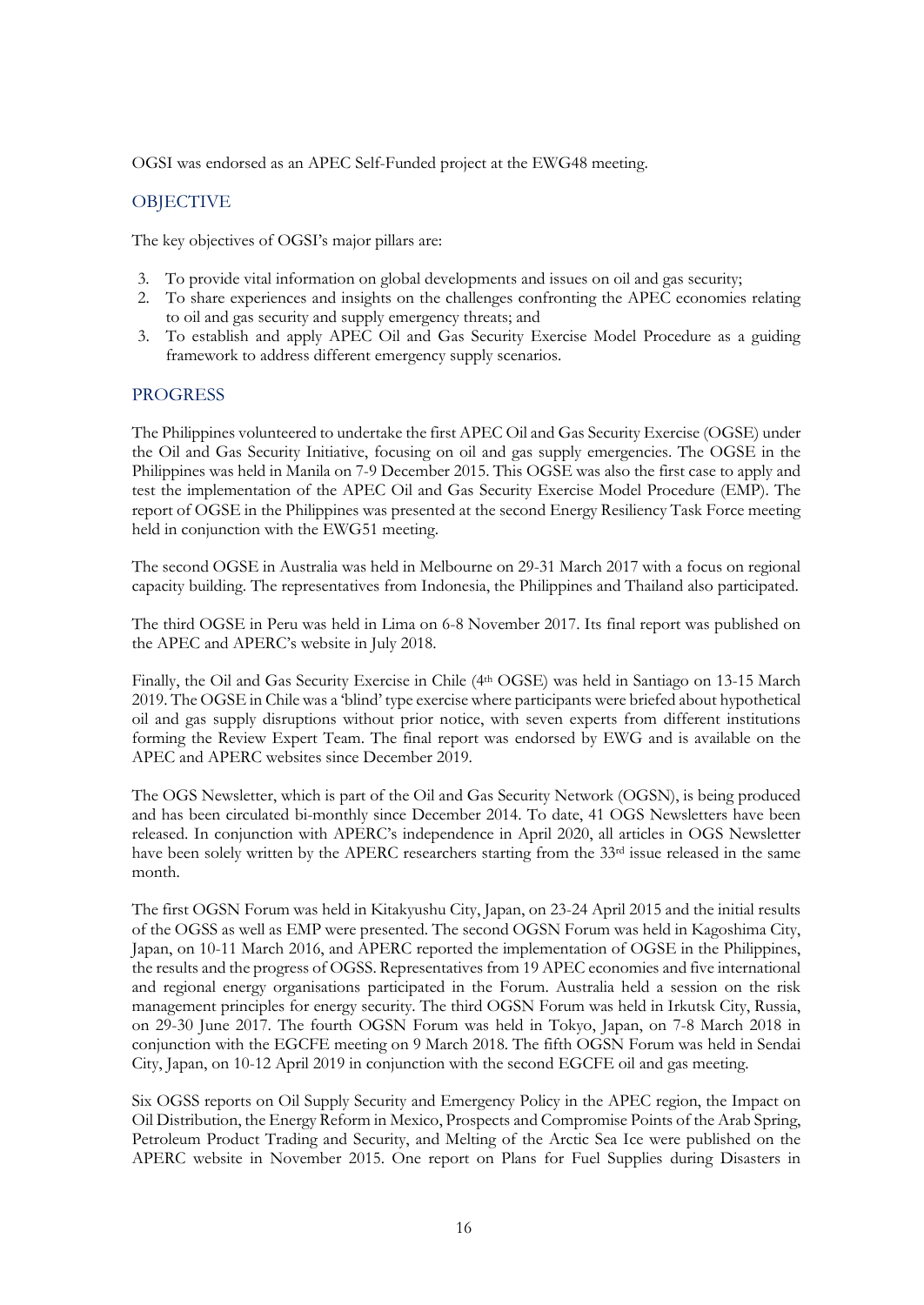Expectation of Nankai Megathrust Earthquakes was published in October 2016. Four studies on Oil and Gas Security Indexation, Impact of Low Oil Price on Energy Security, Natural Gas Security in APEC, and Superiority of LPG: A Disaster-Resistant Energy Source were published in 2017. Three more reports were published in the summer of 2018: Energy security of APEC economies and changing downstream oil environment, Investments in Natural Gas Supply Chain under the Low Price Environment, and APEC Oil and Gas Security Indexation 2017 Update. In 2019, two reports were completed and published in September: Small-scale LNG in Asia Pacific and Emerging energy security risks in changing energy landscape. The 17th OGSS report entitled "*Changing LNG market dynamics – impacts on supply security in the APEC region"* was published in September 2020*.*

#### MILESTONE

The 5th OGSE scheduled to be hosted by Thailand was postponed. Thailand will discuss with APERC what date would be best to re-organise the activity. The Minister of Energy or the Permanent Secretary for the Ministry of Energy will host this exercise at the Ministry of Energy, Energy Complex in Bangkok. The exercise will cover the supply emergency scenarios in two stages - the first stage of the scenario is on oil, and the second is on gas. The 6<sup>th</sup> OGSN Forum will be held in Japan, though its schedule is not decided yet.

The OGS Newsletter will continue to be published every other month, and the next issue (Issue No 42) is scheduled to be published by the end of October 2021.

The 18th OGSS report entitled "*Impact of COVID-19 on Oil and Gas Security*" is scheduled to be published in October 2021.

# **5. APEC Symposium on the Holistic Approach of Decarbonization towards Carbon Neutrality**

#### BACKGROUND

Sharing knowledge and experience among members are important to achieve various, pragmatic and sustainable energy transitions. APERC organised the symposium as an APEC project under the auspices of Japan's Ministry of Economy, Trade and Industry (METI).

#### **OBJECTIVE**

The symposium was held to demonstrate the importance of the holistic approach of decarbonization towards carbon neutrality. It intended to enhance the capacity of APEC economies to pursue decarbonization towards carbon neutrality.

#### PROGRESS

- The symposium was held online on August 30<sup>th</sup> and 31<sup>st</sup>, 2021.
- More than 180 individuals registered (including speakers and organisers)
- 27 experts participated in speeches, presentations and panel discussions
- **Presentations** 
	- potential of decarbonization in the APEC region
	- $\rightarrow$  hydrogen and ammonia
	- energy saving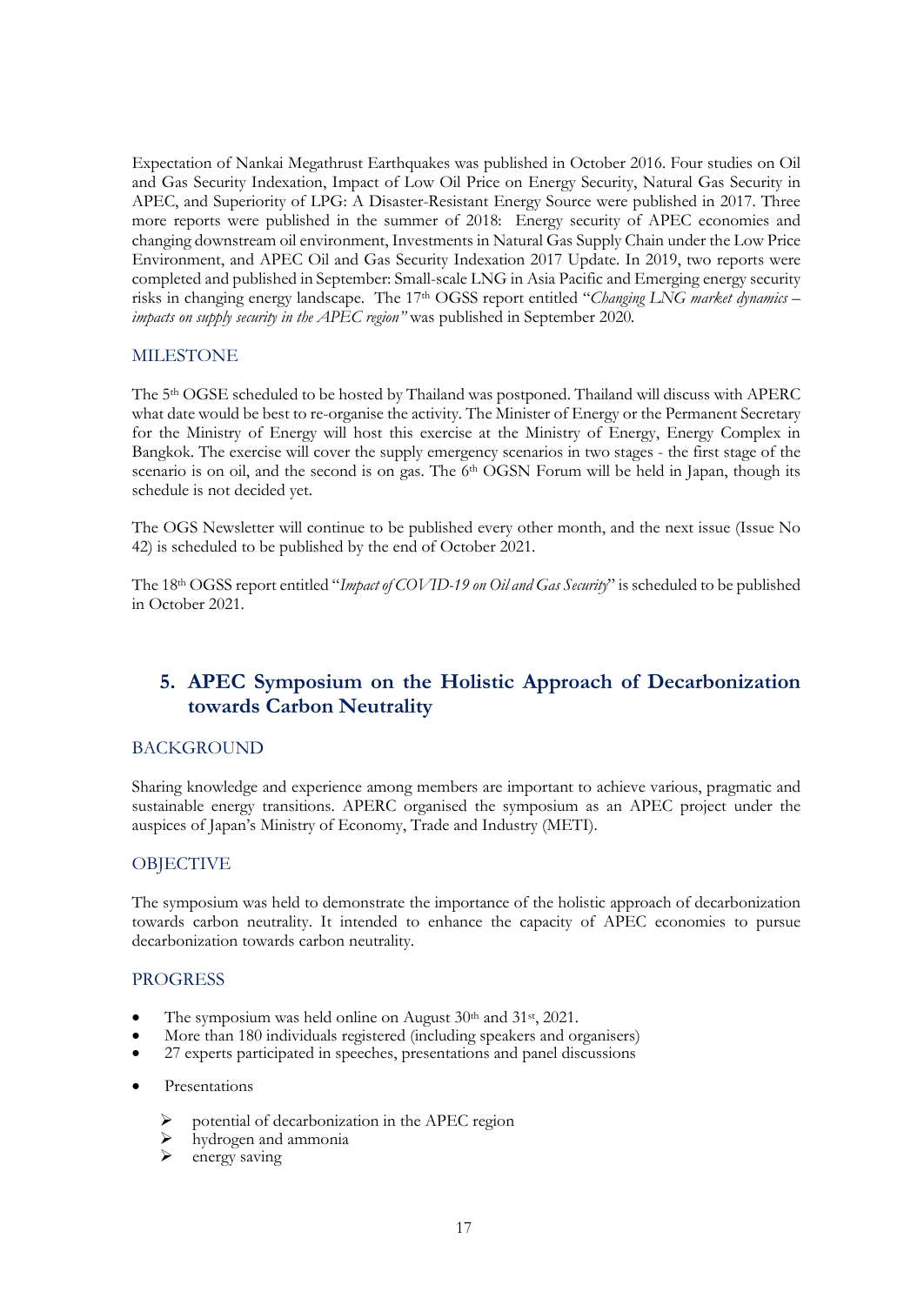- renewable energy power
- $\triangleright$  issues for electricity security
- $\triangleright$  CCUS
- > nuclear energy
- > transition finance
- Panel Discussions<br>  $\triangleright$  how to pursue
	- how to pursue carbon neutrality while strengthening energy security and resiliency

#### MILESTONE

Summary report for the symposium is currently under works and will be submitted for endorsement by EWG upon completion.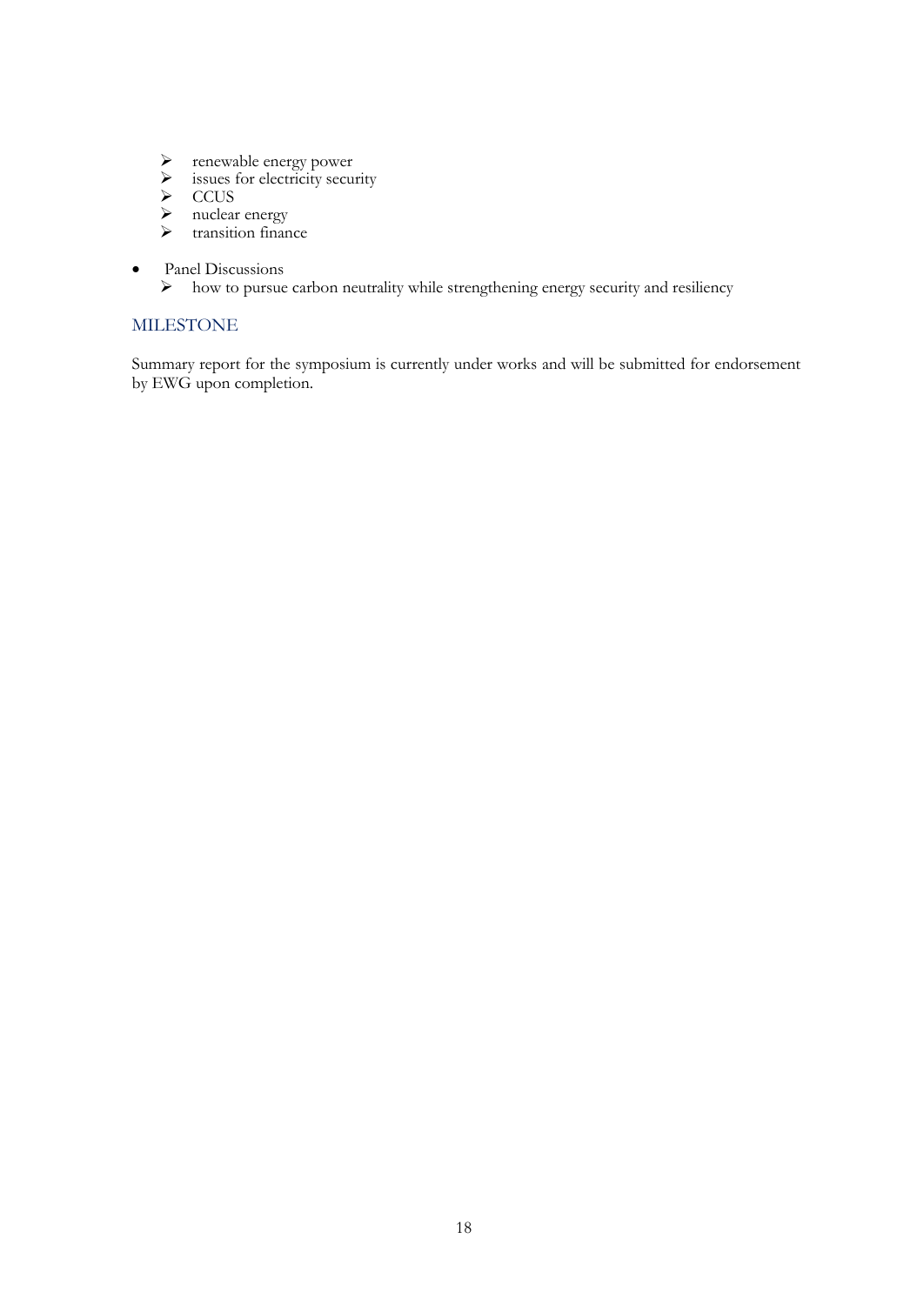# **II. FUTURE WORK PLAN**

APERC's Future Work Plan is designed to assist EWG in responding to the instructions by APEC Energy Ministers for coming years as described in Part I.

APERC conducts research activities, particularly producing the *APEC Energy Demand and Supply Outlook*. In addition, APERC, as the designated executants, assists project overseers by carrying out APEC projects on the condition that a budget from the APEC fund is approved for those projects by the APEC BMC.

As agreed in EWG47, APERC is now directly responsible to EWG. APERC will keep close cooperation with the Expert Group of Energy Data and Analysis (EGEDA) as well as other expert groups under EWG in planning and implementing its activities.

# **1. Research Activities**

### **A. APEC ENERGY DEMAND AND SUPPLY OUTLOOK**

Assumptions and scenarios for the Outlook eighth edition will contribute to the ongoing technoeconomic analysis of efficiency and intensity objectives.

#### **B. TOPICAL STUDIES**

APERC will encourage its researchers to conduct research on energy affairs and policies in the APEC region for the interest of APEC economies as well as for the preparation of the Outlook eighth edition.

#### **C. APEC ENERGY OVERVIEW**

The APEC Energy Overview 2022 will be published in July 2022.

# **2. Accepting Trainees and Dispatching Experts**

APERC will organise the 28th Seminar on Energy Modelling in March 2022.

# **3. Building Energy Data Management Networks**

The following are the plans for FY2021-2022:

- 1. Collect, process and analyse the 2019 annual energy demand and supply data;
- 2. Publish the APEC Energy Statistics 2019 and APEC Energy Handbook 2019;
- 3. Participate in international cooperation on energy statistics such as the Energy Statistics Development Group (ESDG) of IEA, JODI, International Energy Statistics (InterEnerStat) meetings, etc.; and
- 4. Run the EGEDA Training Program on Energy Statistics.

# **4. Policy Cooperative Activities**

#### **A. PREE**

Follow-up PREE in Indonesia will be held online in November 2021.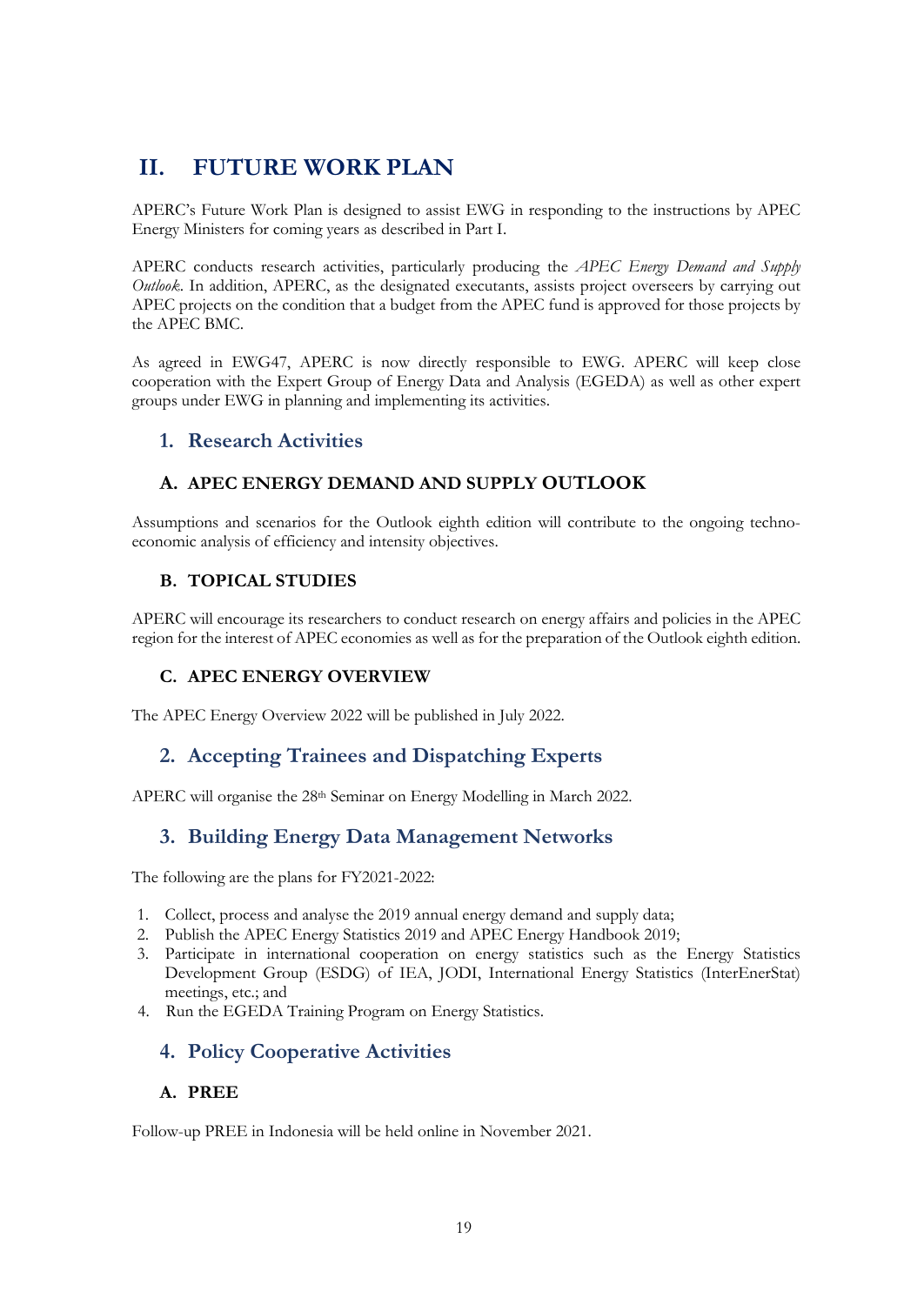#### **B. PRLCE**

The PRLCE will be an essential instrument to achieve the APEC aspirational goal to double the share of renewable energy in the energy (or power) mix in the APEC region. APERC will invite all eligible economies to host the next PRLCE.

#### **C. OIL & GAS SECURITY INITIATIVE (OGSI)**

The new date of the 5th OGSE will be discussed between Thailand and APERC.

The 6<sup>th</sup> OGSN Forum will be held in Japan, though its schedule is not decided yet. The Forum will probably be held in conjunction with the next EGCFE oil and gas meeting.

APERC will continue activities for OGSI, including issuing OGS Newsletter and publishing reports of OGSS.

#### **D. ENERGY RESILIENCY ENHANCEMENT PROJECT**

APERC will assist Japan's Ministry of Economy, Trade and Industry to hold workshops on energy resiliency in the APEC region.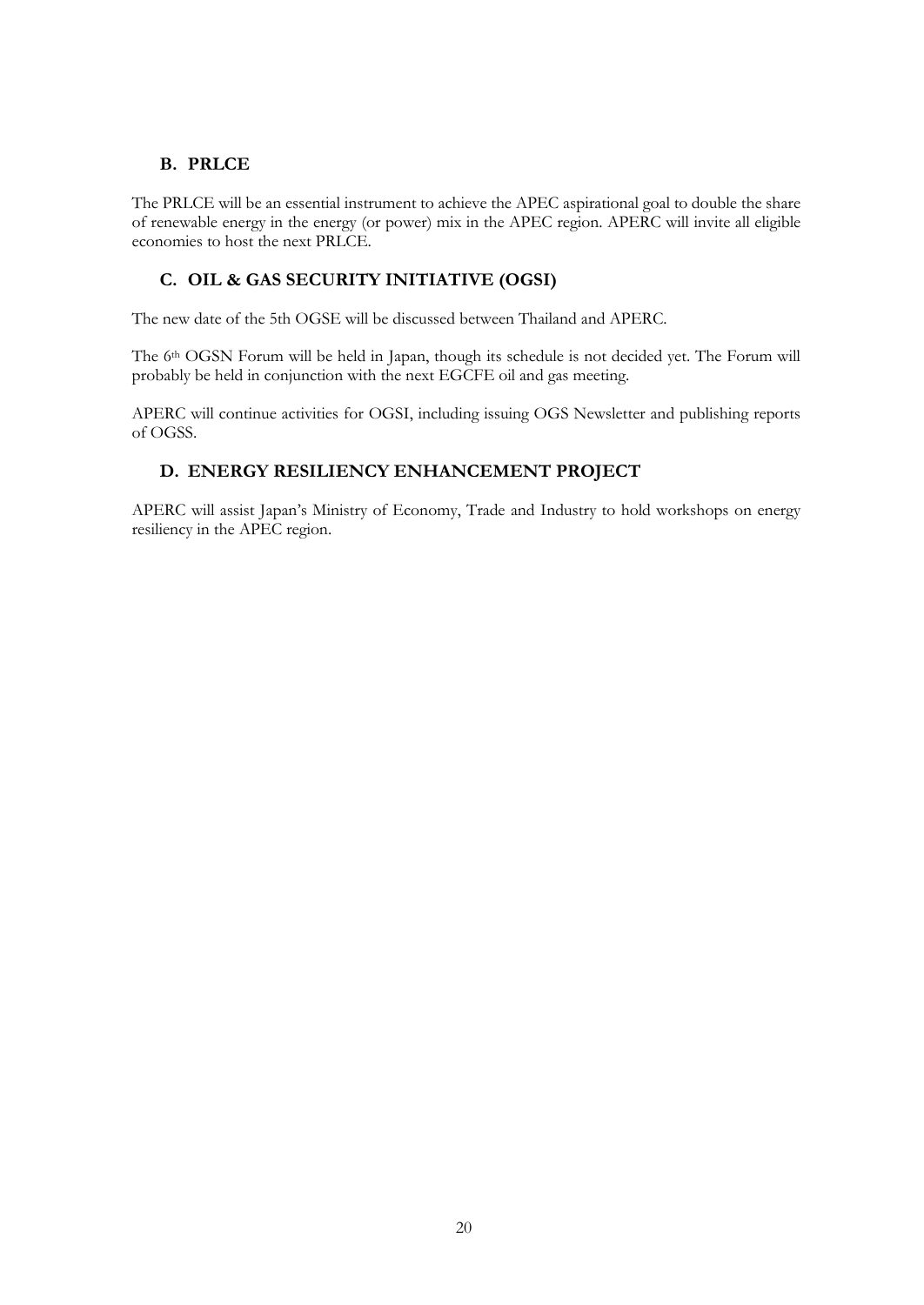# **III. RESEARCH MANAGEMENT**

# **1. APERC Annual Conference**

The APERC Annual Conference is held to gather experts from around the world to help APERC's research activities.

The 2021 APERC Annual Conference took place on 19-21 April 2021 online.

# **2. APERC Advisory Board**

Establishing the APERC Advisory Board was endorsed by the EWG16 meeting in Cairns, Australia, in August 1998. The Terms of Reference were endorsed by the EWG17 meeting in Oakland, the United States, in April 1999.

The Advisory Board is a group of representatives of major research institutions located in the APEC region who help facilitate APERC's cooperative research. Its primary role is to give professional advice on APERC's ongoing and proposed research, such as methodologies, approaches, databases, and information sources, as well as relevant experts to be involved. APERC carefully considers the advice provided by its Advisory Board members in proposing its research plan to the EWG.

The latest Advisory Board Meeting was held on 22 April 2021 in conjunction with the APERC Annual Conference.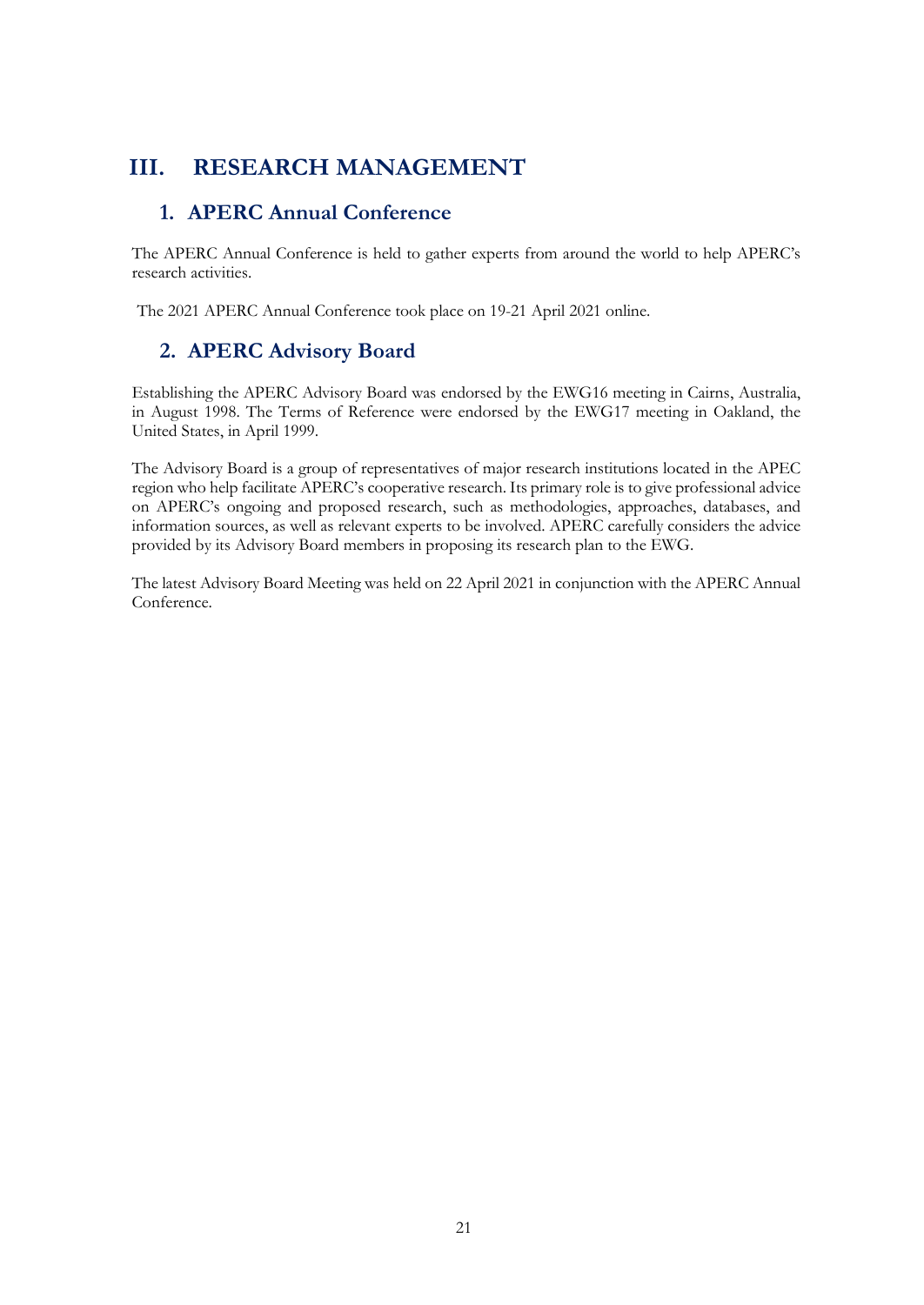# **IV. APERC RESEARCH STAFF**

APERC researchers are generally drawn from energy research organisations, both government and non-government, in APEC member economies. The minimum term of researchers supported by APERC's budget is one year, which may be extended subject to consultations with the relevant organisations in member economies.

APERC would like to invite all economies to nominate researchers to serve at APERC. In principle, APERC accepts one researcher from each APEC member economy.

APERC offers to the researchers: 1) living allowance; 2) furnished housing in Tokyo; 3) family, education, commuting and moving allowances; and 4) health insurance.

As of October 15 2021, APERC has a total of 23 research staff, of which 16 are Visiting Researchers from APEC economies.

#### **Table 1: APERC Research Staff**

| Name                                             |  |  |  |  |  |  |
|--------------------------------------------------|--|--|--|--|--|--|
| Kazutomo Irie (President)                        |  |  |  |  |  |  |
| Glen Sweetnam (Senior Vice President) *          |  |  |  |  |  |  |
| Munehisa Yamashiro (Vice President)              |  |  |  |  |  |  |
| David Michael Wogan (Assistant Vice President) * |  |  |  |  |  |  |
| Edito Barcelona                                  |  |  |  |  |  |  |
| Ruengsak Thitiratsakul*                          |  |  |  |  |  |  |
| Elvira Torres Gelindon                           |  |  |  |  |  |  |
| Fifi Indarwati*                                  |  |  |  |  |  |  |
| Nobuhiro Sawamura                                |  |  |  |  |  |  |
| Victor Martinez Aranza*                          |  |  |  |  |  |  |
| Alexander Izhbuldin*                             |  |  |  |  |  |  |
| Manuel Antonio Heredia Munoz*                    |  |  |  |  |  |  |
| $\overline{\mathrm{Xin}}$ Liu*                   |  |  |  |  |  |  |
| Jeongdu Kim*                                     |  |  |  |  |  |  |
| Eri Nurcahyanto*                                 |  |  |  |  |  |  |
| Phung Quoc Huy*                                  |  |  |  |  |  |  |
| Asmayati Bt Ab Manan*                            |  |  |  |  |  |  |
| Hugh Marshall-Tate*                              |  |  |  |  |  |  |
| Christopher James Doleman*                       |  |  |  |  |  |  |
| Mathew Horne*                                    |  |  |  |  |  |  |
| Nabih Matussin*                                  |  |  |  |  |  |  |
| Reiko Chiyoya                                    |  |  |  |  |  |  |
| Takako Hannon                                    |  |  |  |  |  |  |

\* Visiting Researchers from APEC economies.